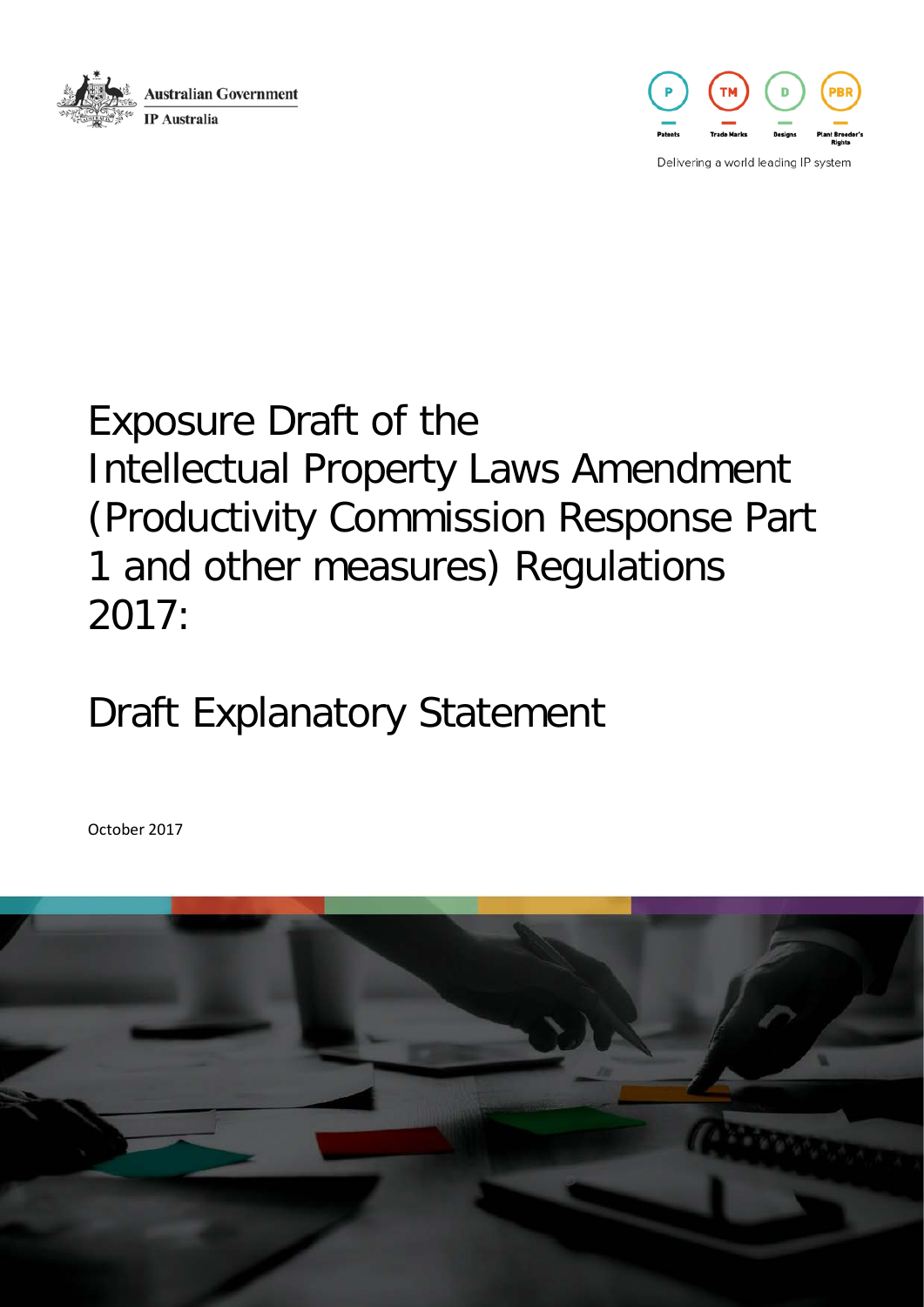# Introduction

This draft Explanatory Statement accompanies an Exposure Draft of the Intellectual Property Laws Amendment (Productivity Commission Response Part 1 and other measures) Regulations 2017, which is proposed to implement a number of measures in the Intellectual Property Laws Amendment (Productivity Commission Response Part 1 and other measures) Bill 2017*.* 

IP Australia invites interested parties to make written submissions on the Exposure Draft Bill and this draft Explanatory Statement by **4 December 2017**.

Please note that the draft Explanatory Statement is still being developed and is intended only as a guide to assist with the interpretation of the draft legislation. IP Australia will undertake further editorial review and will finalise the text when a final version of the legislation is settled.

#### **Written submissions should be sent to** [consultation@ipaustralia.gov.au.](mailto:consultation@ipaustralia.gov.au?subject=RIO%20Public%20Consultation)

For accessibility reasons, please submit responses by email in Word, RTF, or PDF format.

#### **Contact officers**

Brett Massey – phone: (03) 9935 9666, email[: brett.massey@ipaustralia.gov.au;](mailto:brett.massey@ipaustralia.gov.au) or Lisa Bailey – phone: (02) 6222 3695, email: [lisa.bailey@ipaustralia.gov.au.](mailto:lisa.bailey@ipaustralia.gov.au?subject=RIO%20Public%20Consultation)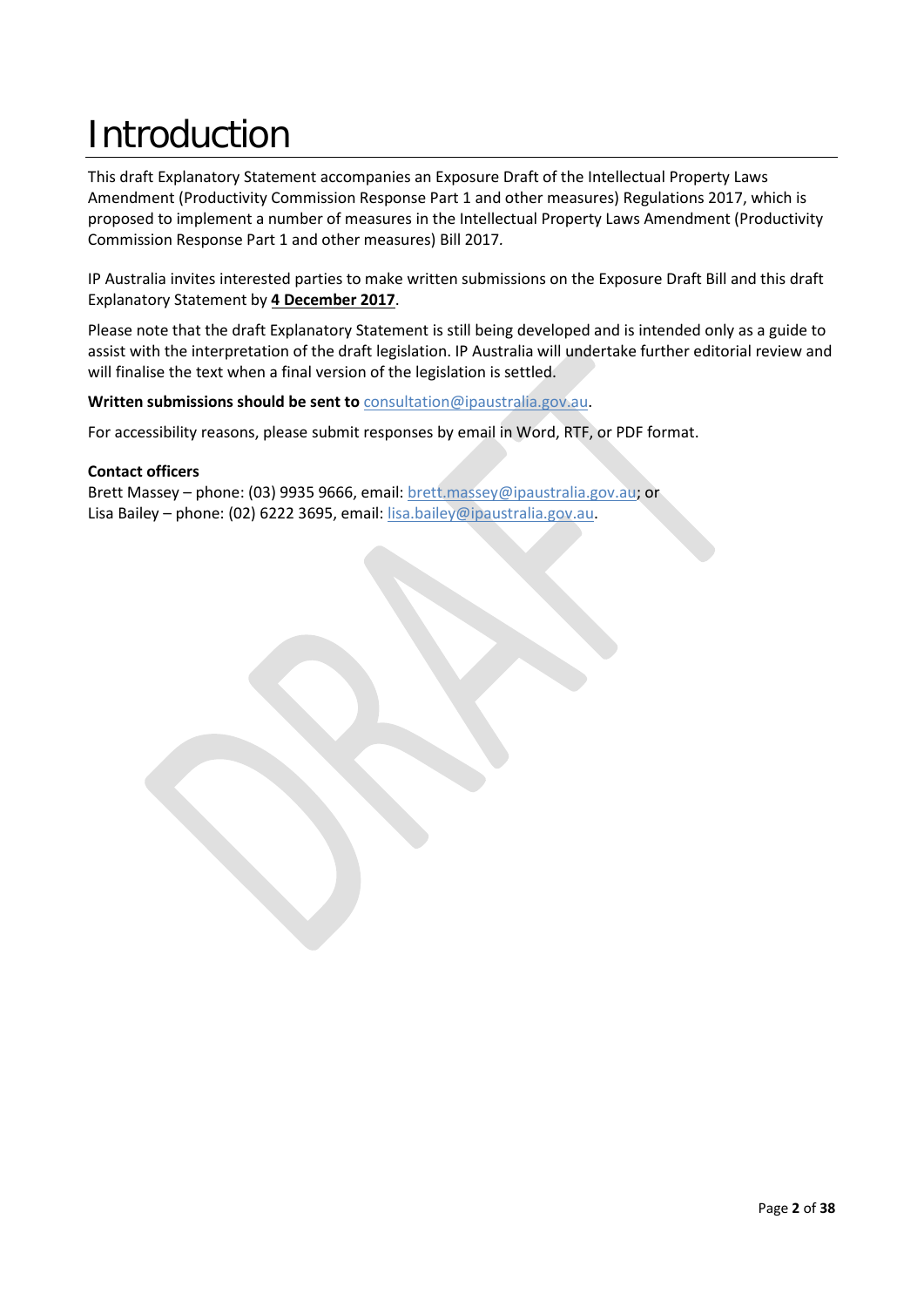# Privacy Notice

Personal information is collected during this public consultation for the purposes of gaining stakeholder insights and comments on the proposed amendments to the Intellectual Property Rights legislation and regulations, and is protected by the *Privacy Act 1988*.

Your submission, along with any personal information you provide as part of that submission, will be published on IP Australia's website. Information published online may be accessed world-wide, including by overseas entities. Once the information is published online, IP Australia has no control over its subsequent use and disclosure.

If you would prefer that your submission, or any part of your submission, not be published on our website, please notify IP Australia in writing, clearly identifying which parts of the submission you consider to be confidential. IP Australia will not publish any submission or part of a submission that you have marked as confidential.

Your submission, including any personal information you provide, may be disclosed to the relevant Ministers and their offices, the Department of Industry, Innovation and Science and other Commonwealth government agencies, for the purpose of briefing on the results of the consultation in general and/or about specific issues on which you have commented. This disclosure may occur whether or not your submission has been marked as confidential. Where contact details are provided, IP Australia may also contact you by telephone or email to discuss your submission.

A request made under the *Freedom of Information Act 1982* for access to a submission marked confidential will be determined in accordance with that Act.

IP Australia will not otherwise use or disclose your personal information without your consent, unless authorised or required by or under law.

IP Australia retains sole discretion to decide not to publish a submission or part thereof, or to remove any defamatory or offensive content from a submission before publishing it on IP Australia's website.

All personal information you provide is handled in accordance with [IP Australia's Privacy Policy.](http://www.ipaustralia.gov.au/about-us/agency-overview/privacy-policy) The Privacy Policy contains relevant information, including:

- how you may seek access to and correction of the personal information we hold;
- how you may make a complaint about a breach of the Privacy Act and how we will deal with your complaint; and
- IP Australia's Privacy Contact Officer details.

By making a public submission, you provide your consent to your personal information being handled in accordance with this privacy notice and the IP Australia Privacy Policy.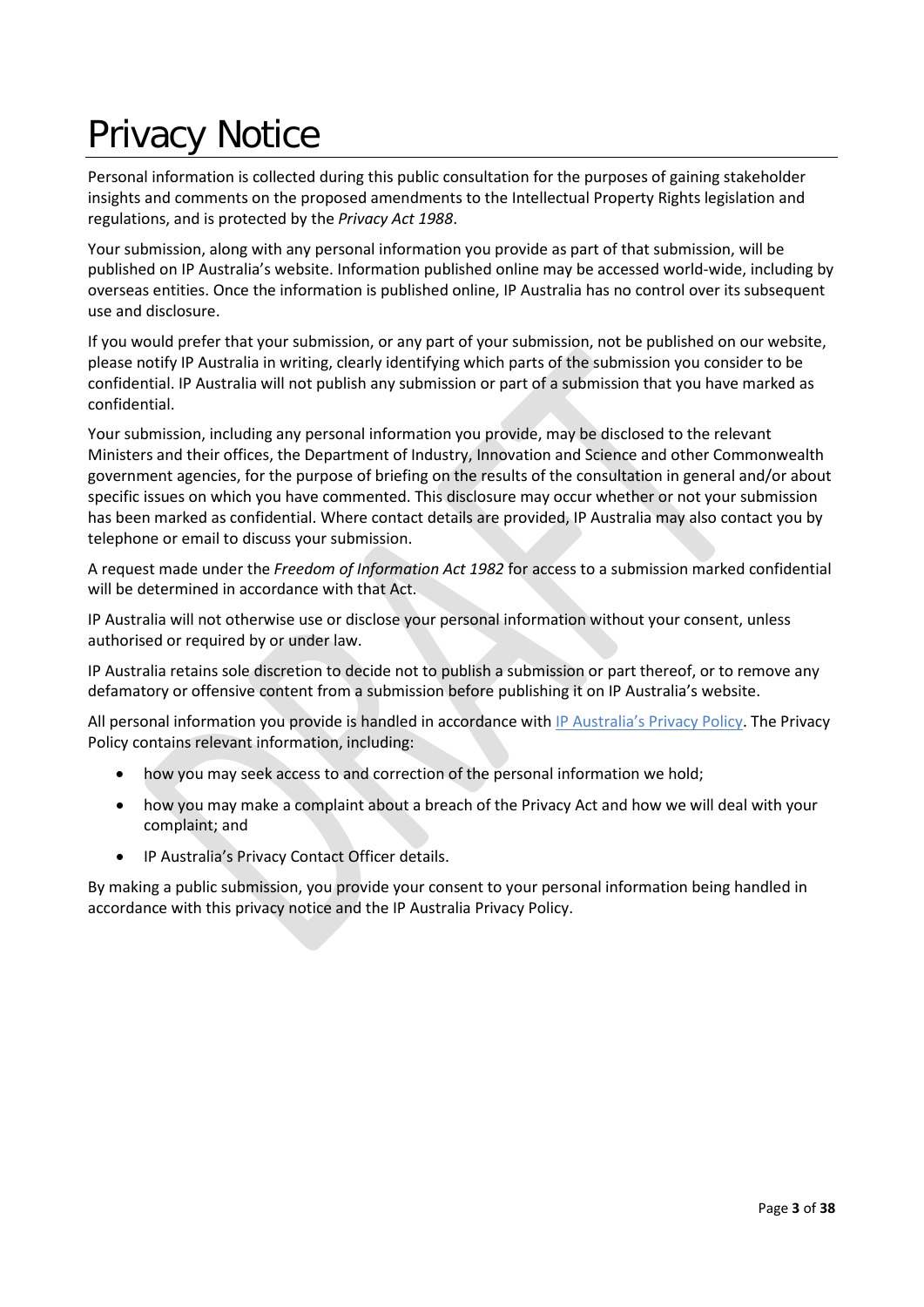# **Contents**

| Overview of Intellectual Property Laws Amendment (Productivity Commission Response Part 1 and other      |  |
|----------------------------------------------------------------------------------------------------------|--|
|                                                                                                          |  |
|                                                                                                          |  |
|                                                                                                          |  |
|                                                                                                          |  |
|                                                                                                          |  |
|                                                                                                          |  |
|                                                                                                          |  |
|                                                                                                          |  |
|                                                                                                          |  |
| Part 2-Period to apply for removal of protected international trade marks from Register for non-use . 11 |  |
|                                                                                                          |  |
| Part 4-Notification of extension of standard patents relating to pharmaceutical substances 13            |  |
|                                                                                                          |  |
|                                                                                                          |  |
|                                                                                                          |  |
|                                                                                                          |  |
|                                                                                                          |  |
|                                                                                                          |  |
|                                                                                                          |  |
|                                                                                                          |  |
|                                                                                                          |  |
|                                                                                                          |  |
| Part 10-Amendment of registered trade mark due to inconsistency with international agreements 33         |  |
|                                                                                                          |  |
|                                                                                                          |  |
|                                                                                                          |  |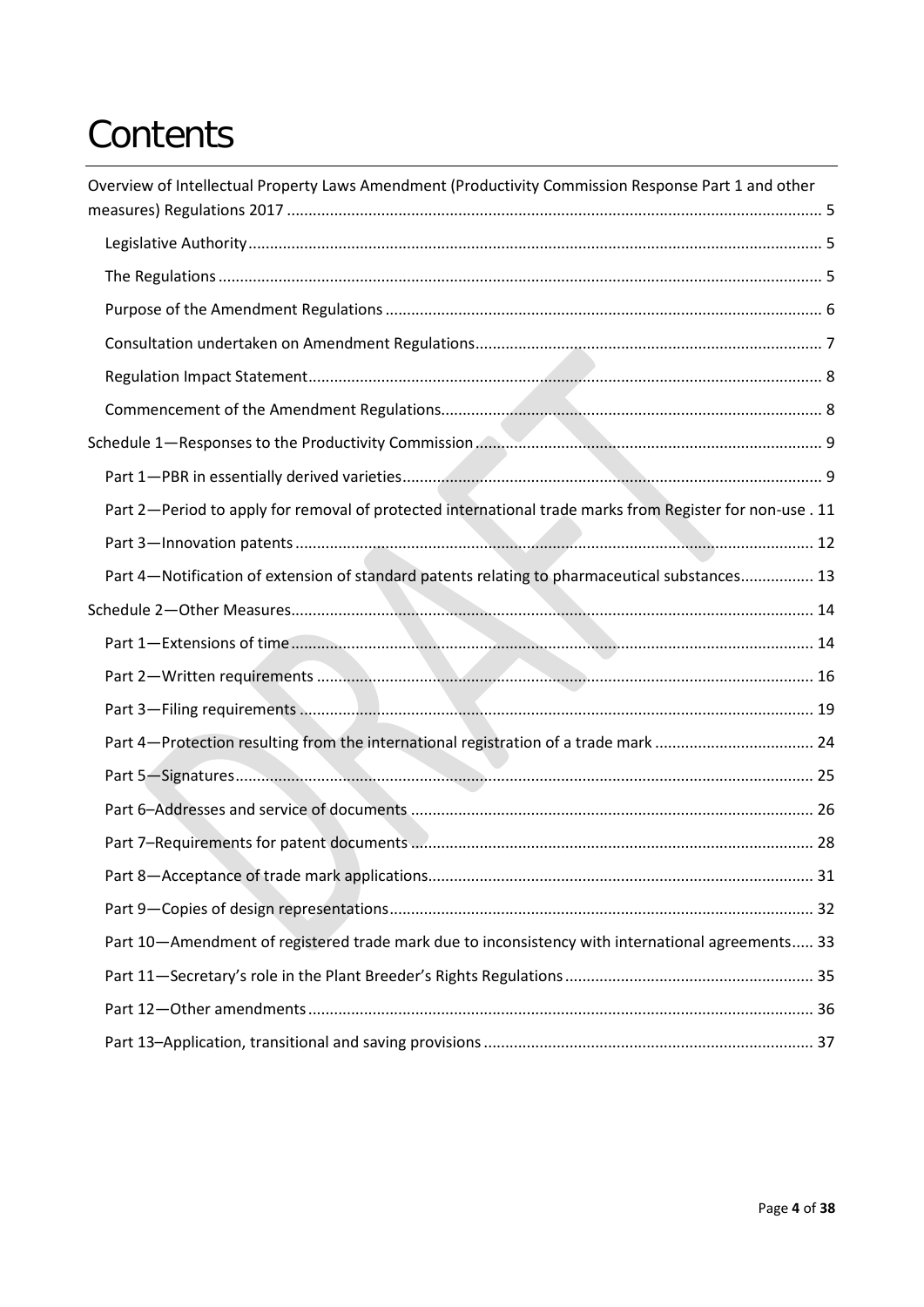# <span id="page-4-0"></span>Overview of Intellectual Property Laws Amendment (Productivity Commission Response Part 1 and other measures) Regulations 2017

#### **Intellectual Property Laws Amendment (Productivity Commission Response Part 1 and other measures) Regulations 2017**

Issued by the Authority of the Minister for Industry, Innovation and Science

*Designs Act 2003*

*Patents Act 1990*

*Plant Breeder's Rights Act 1994*

*Trade Marks Act 1995*

# <span id="page-4-1"></span>**Legislative Authority**

Subsection 149(1) of the *Designs Act 2003* ('Designs Act')*,* subsection 228(1) of the *Patents Act 1990*  ('Patents Act'), subsection 80(1) of the *Plant Breeder's Rights Act 1994* ('Plant Breeder's Rights Act') and subsection 231(1) of the *Trade Marks Act 1995* ('Trade Marks Act') (collectively, 'the Acts') provide that the Governor-General may make regulations prescribing matters required or permitted by the Acts to be prescribed, or necessary or convenient to be prescribed for carrying out or giving effect to the Acts.

The Intellectual Property Laws Amendment (Productivity Commission Response Part 1 and other measures) Bill 2017 ('Amendment Bill') will amend the Acts to implement recommendations from the Productivity Commission's (PC) 2016 inquiry into Australia's intellectual property ('IP') arrangements, streamline and align processes in the Acts and provide for other high priority IP law amendments that are ready to be implemented.

The Acts do not specify any conditions that must be met before the power to make the Regulation may be exercised. The Amendment Bill will not alter this status.

# <span id="page-4-2"></span>**The Regulations**

The Intellectual Property Laws Amendment (Productivity Commission Response Part 1 and other measures) Regulations 2017 ('Amendment Regulations') amends the *Designs Regulations 2004* ('Designs Regulations'), the *Patents Regulations 1991* ('Patents Regulations'), the *Plant Breeder's Rights Regulations 1994* ('Plant Breeder's Rights Regulations'), and the *Trade Marks Regulations 1995* ('Trade Marks Regulations'), collectively 'the Regulations'—to prescribe matters required under the provisions of the Acts as amended by the Amendment Bill. The Amendment Regulations also amend the Regulations to align and streamline some processes involved with obtaining and maintaining IP rights.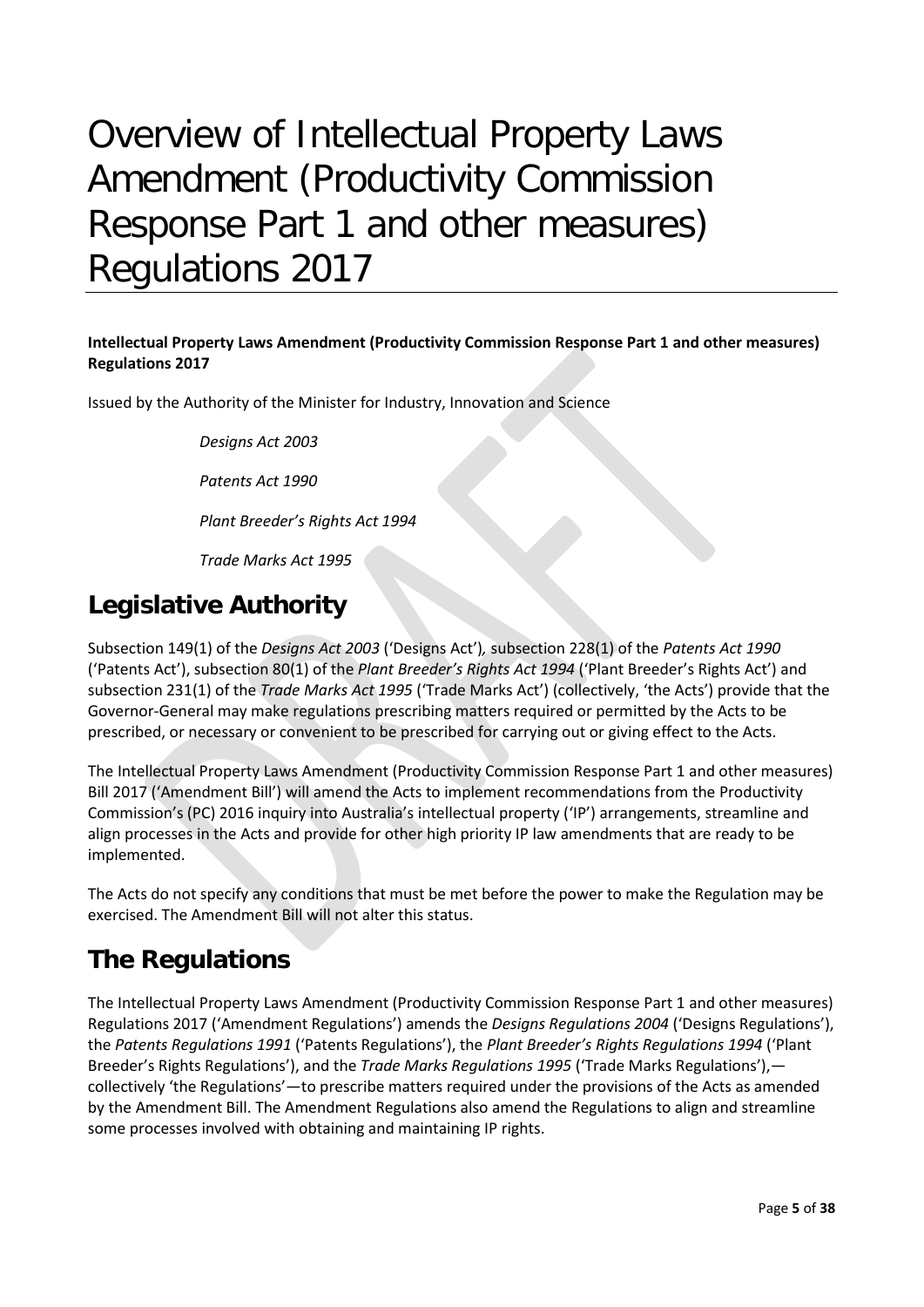# <span id="page-5-0"></span>**Purpose of the Amendment Regulations**

The various Parts in Schedule 1 to the Amendment Regulations amend the Plant Breeder's Rights, Trade Marks and Patents Regulations as follows:

Part 1—Plant Breeder's Rights (PBR) in essentially derived varieties (EDV)

• provides for administrative details regarding a new process for EDV declarations

Part 2—Period to apply for removal of trade marks from Register for non-use

• ensures the new time period provided for in subsection 92(4) of the Trade Marks Act also applies to international trade mark applications

Part 3—Innovation Patents

• makes amendments to the Patents Regulations necessary to implement the Government's decision to abolish the innovation patent system

Part 4—Notification of extension of standard patents relating to pharmaceutical substances

• makes a consequential amendment as a result of the repeal of section 76A of the Patents Act.

The various Parts in Schedule 2 to the Amendment Regulations amend the Regulations as follows:

Part 1—Extensions of time (Trade Marks Regulations only)

• prescribes matters for extensions of time for filing notices of intention to defend.

Part 2—Written requirements

- removes requirements for giving notice in writing, as a consequence of amendments to the Acts by Part 2 of Schedule 2 to the Amendment Bill. The new provisions in the Acts permit notification by any means of communication (including by electronic means).
- requires the Registrar of Trade Marks to publish the fact of withdrawal of an application, notice or request in the Official Journal.

Part 3—Filing requirements

- outlines the consequences for providing information to IP Australia when the information does not comply with a direction; and
- makes consequential amendments due to amendments in the Plant Breeder's Rights Act regarding the filing of documents and payment of fees.

Part 4— Protection resulting from the international registration of a trade mark (Trade Marks Regulations only)

• corrects references that relate to International Registrations Designating Australia (IRDAs).

Part 5—Signatures (Patents Regulations only)

• removes the requirements for two types of documents to be signed.

Part 6—Addresses and service of documents (Designs, Patents and Trade Marks Regulations only)

• repeals provisions for addresses for correspondence.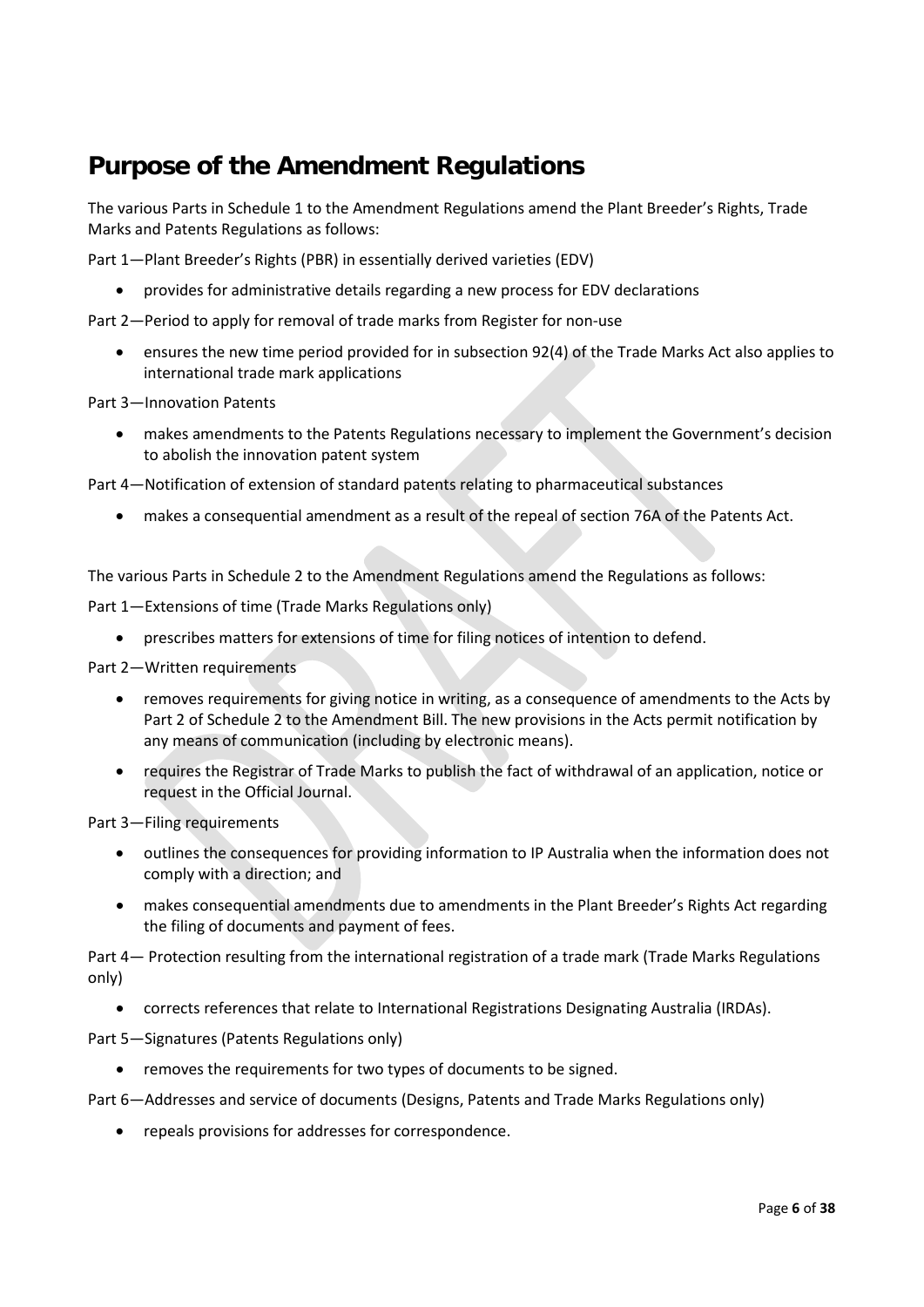• removes requirements for serving or filing of documents that are inconsistent with changes introduced by Schedule 3 to the *Intellectual Property Legislation Amendment (Raising the Bar) Regulation 2013 (No. 1)*.

Part 7—Requirements for patent documents (Patents Regulations only)

- replaces formality requirements in the Patents Regulations (including those in Schedule 3) with requirements to comply with new provisions inserted in the Patents Act by Part 7 of Schedule 2 to the Amendment Bill. This includes new section 229, which enables the Commissioner of Patents to issue an instrument determining formality requirements.
- enables patent specifications to use graphics and/or photographs to describe inventions.

Part 8—Acceptance of trade marks applications (Trade Marks Regulations only)

• amends the Trade Marks Regulations to allow applicants that are granted an extension of time for acceptance of a trade mark to submit a request for deferral during that extended period.

Part 9—Copies of design representations (Designs Regulations only)

• replaces the requirement to file five copies of design representations with a requirement that at least one of each representation of the design be filed.

Part 10—Amendment of registered trade mark due to inconsistency with international agreements (Trade Marks Regulations only)

- reinstates procedures for conducting an opposition against amendments made to a registered trade mark to overcome an inconsistency with international agreements.
- includes a small number of references that were inadvertently missed in the *Intellectual Property Legislation Amendment (Raising the Bar) Regulation 2013 (No. 1)* relating to trade mark oppositions.

Part 11—Secretary's role in the Plant Breeder's Rights Regulations (Plant Breeder's Rights Regulations only)

• transfers the powers of the Secretary of the Department of Industry, Innovation and Science to the Registrar of PBR.

Part 12 – Other amendments (Trade Marks Regulations only)

• repeals the definition of Norfolk Island in Part 13 of the Trade Marks Regulations, as the reference is no longer correct*.*

Part 13—Application, transitional and saving provisions

- sets out how the amendments in Schedule 2 to the Amendment Regulations will apply in certain circumstances; and
- saves the operation of any repealed provisions, as necessary.

## <span id="page-6-0"></span>**Consultation undertaken on Amendment Regulations**

From November 2016 to February 2017, IP Australia sought public comment on the proposed changes to IP processes in the form of an Exposure Draft of the Intellectual Property Laws Amendment Bill 2017 and the Exposure Draft of the Intellectual Property Laws Amendment Regulations 2017. Seventeen non-confidential submissions were received. In light of those submissions and the Government's response to the Productivity Commission's inquiry into Australia's IP arrangements, several proposals have been changed.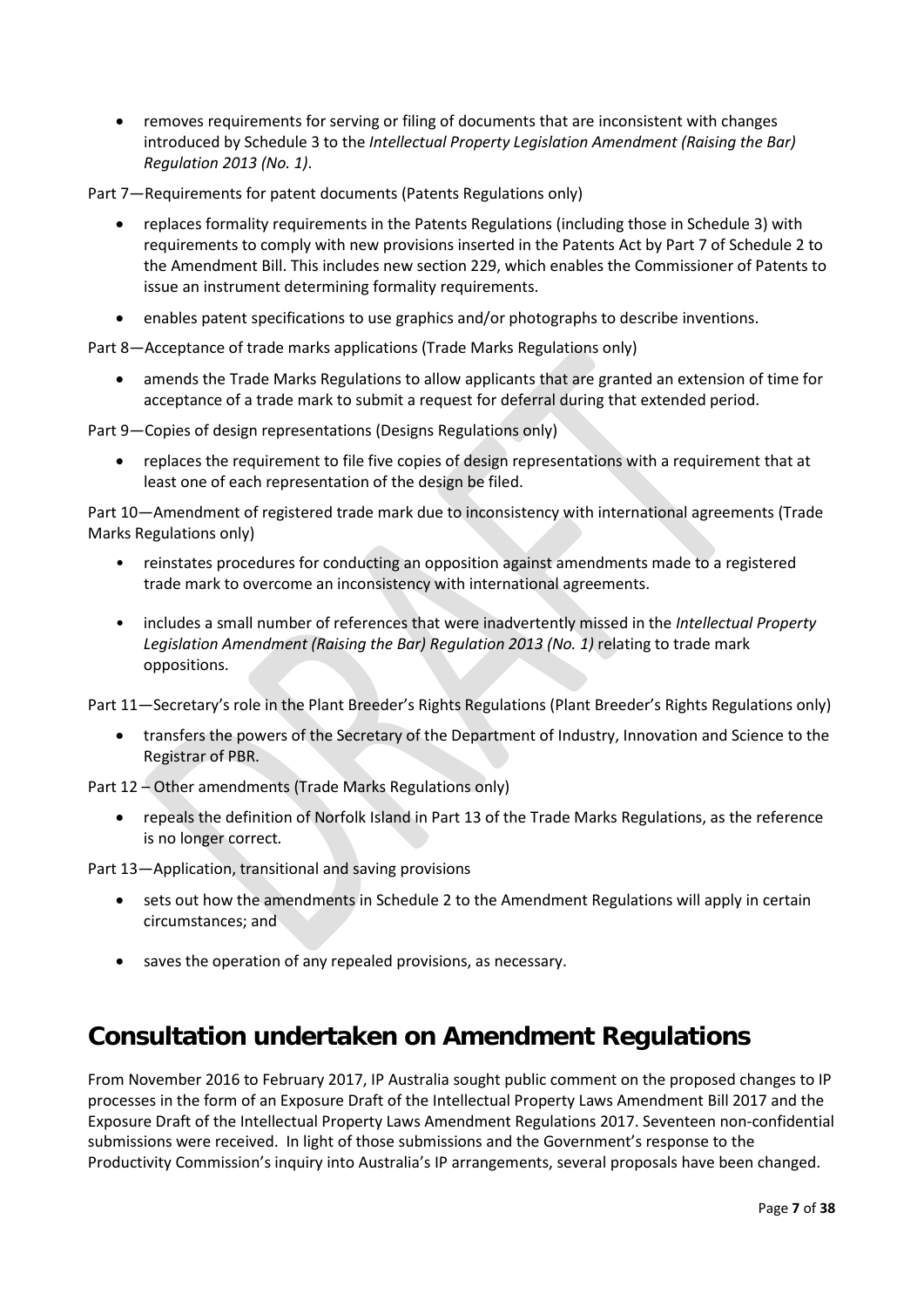# <span id="page-7-0"></span>**Regulation Impact Statement**

The Office of Best Practice Regulation ('OBPR') has advised that no Regulation Impact Statement is required to be prepared for these amendments. The OBPR reference numbers are provided below.

#### **Schedule 1**

Parts 1 to 4: 21654

#### **Schedule 2**

- Part 1—Extensions of time: 17734
- Part 2—Written requirements: 17570
- Part 3—Filing requirements: 17573
- Part 4— Protection resulting from the international registration of a trade mark: 17734
- Part 5—Signatures: 17576
- Part 6—Addresses and service of documents: 17734
- Part 7—Requirements for patent documents: 17578
- Part 8—Acceptance of trade marks applications: 17734
- Part 9—Copies of design representations: 17567
- Part 10—Amendment of registered trade mark due to inconsistency with international agreements: 21007
- Part 11—Secretary's role in the Plant Breeder's Rights Regulations: 19009
- Part 12 Other amendments: 17734

# <span id="page-7-1"></span>**Commencement of the Amendment Regulations**

The commencement arrangements for each of the Parts of Schedules 1 and 2 are set out in the commencement table at regulation 2 of the Amendment Regulations. The majority of the items in the Amendment Regulations are intended to operate in conjunction with the corresponding items in the Amendment Bill, so the commencement provisions for the relevant items are aligned with the Amendment Bill.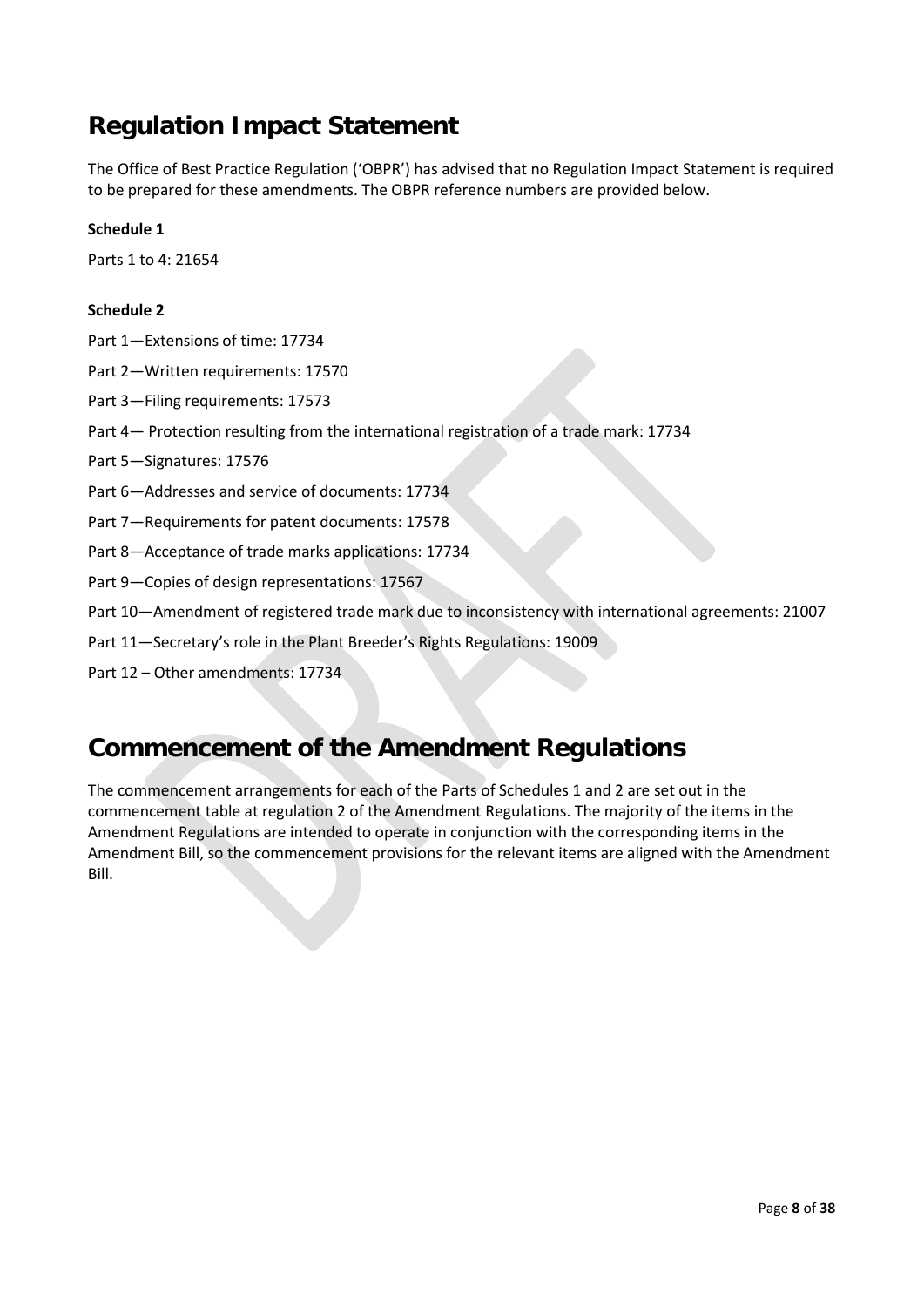# <span id="page-8-0"></span>Schedule 1—Responses to the Productivity Commission

# <span id="page-8-1"></span>**Part 1—PBR in essentially derived varieties**

This Part amends the Plant Breeder's Rights Regulations to implement certain administrative details regarding the process for considering an application to declare that a non-PBR-protected variety is an EDV.

Part 2 of Schedule 1 to the Amendment Bill will implement a process for making an EDV declaration for a non-PBR-protected variety. To help ensure procedural fairness to all parties, the Bill provides that the second breeder must be notified, details of the application for a declaration must be published, and any interested person must have an opportunity to be heard before a decision is made. The procedure for the notification, publication, and hearing processes is prescribed in the regulations.

## Plant Breeder's Rights Regulations 1994

#### **Item 1: Regulations 3AB to 3AD**

[regs 3AB, 3AC, 3AD]

Regulations 3AB, 3AC and 3AD provide the administrative procedures for the notification, publication and hearing processes associated with an application for a declaration for a non-PBR-protected variety.

Under new subsection 41B(1) of the Plant Breeder's Rights Act, the applicant for a declaration must give a copy of the application and any other prescribed information to the person that they reasonably believe is the breeder of the second variety (the *notified person*). This regulation prescribes additional information that the applicant for a declaration must give to the alleged second breeder.

The applicant for a declaration must give the notified person details of the opportunity to be heard (paragraph 3AB(a)). This ensures that the notified person is aware of the steps that they must take if they wish to contest the application for a declaration.

The applicant for a declaration must also give a statement to the effect that, if the notified person does not participate in the proceedings the Registrar may draw an inference that is unfavourable to their interest in deciding the application for a declaration (paragraph 3AB(b)). This ensures that the notified person is aware that a failure to participate in proceedings or provide written or oral submissions may increase the likelihood that the Registrar makes a decision to make an EDV declaration. This provides an incentive for the notified person to participate if they have a genuine interest in how the matter is resolved.

Under subsection 41B(3), the Registrar must publish a notification of the application for a declaration in the *Plant Varieties Journal*, along with any prescribed information. Regulation 3AC prescribes what additional information that must be published.

The Registrar must publish a description of both the initial variety and the second variety (paragraph 3AC(a)). This ensures that an interested person (eg a competitor in the plant industry) has sufficient information to be able to determine if an application for a declaration relates to a variety that they have an interest in.

The Registrar must publish details of both the grantee (applicant for a declaration) and the notified person (paragraph 3AC(b)). This ensures that an interested person has enough information to determine who is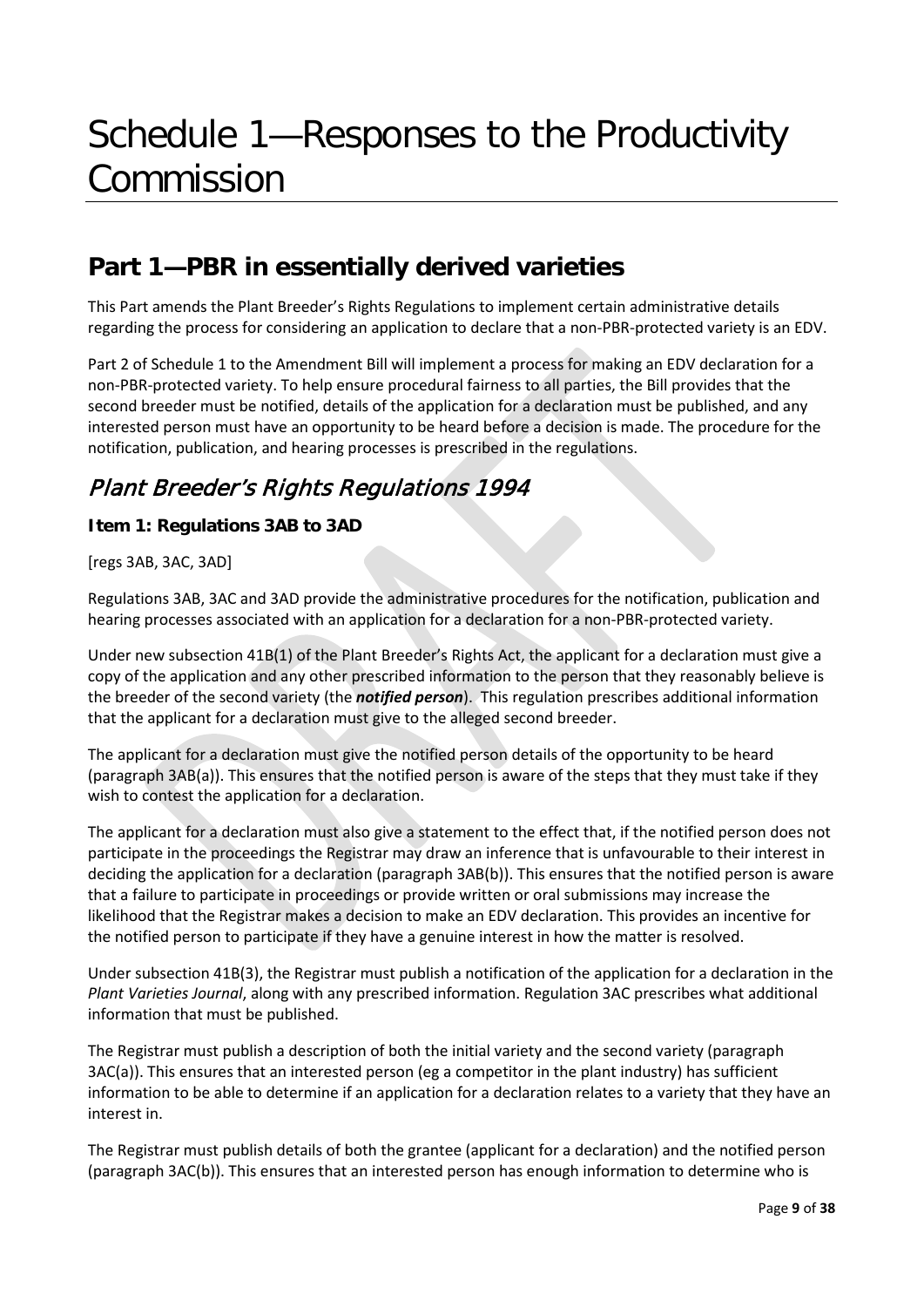involved. In particular, the applicant for a declaration may incorrectly identify the second breeder on the application, so this publication provides the opportunity for others to be informed that this matter is in dispute.

The Registrar must publish any other relevant information that they possess (other than commercial-inconfidence information) (paragraph 3AC(c)).

Similar to 3AB above, the Registrar must also publish details for how an interested party can participate in the proceedings and the consequences if they fail to so participate (paragraph 3AC(d) and (e)).

Under subsection 41C(3) the Registrar must give any interested person an opportunity to be heard. Regulation 3AD provides the administrative procedure for an interested person to provide information. For the purposes of section 41A of the Plant Breeder's Rights Act, an interested person is considered to provide the Registrar information if they make a submission (written or oral), pay any prescribed fee, and comply with any other aspect of the regulation. Currently no fee is prescribed. The requirement to comply with other aspects of the regulation provides a consequence if an interested person does not comply with the hearing procedures and directions given in accordance with the subregulations below.

The Registrar decides how the interested person may be heard (subregulation 3AD(3)). The Registrar can request that the interested person provides written submissions. The Registrar can hear the person orally if the person requests a hearing or they can decide to hold a hearing on a particular date and notify the interested person to attend on that date. In any event, the Registrar must give at least 10 business days for the person to prepare.

The Registrar may convene an oral hearing (subregulation 3AD(4)), and manage the procedural aspects of the hearing (subregulations 3AD(5) to (7)). The Registrar may hold a hearing in-person or by telephone or other means. The Registrar can adjourn the proceedings and require the person to provide a summary of submissions beforehand. The Registrar also has a power to direct persons attending the hearing to ensure that the hearing operates efficiently and effectively.

#### **Item 2: Clause 1 of Schedule 1 (table item 9)**

This item amends the existing fee item for filing an application for a declaration to extend the fee to an application for a declaration for a non-PBR-protected second variety under the new subsection 41A(1). The amount of the fee remains the same.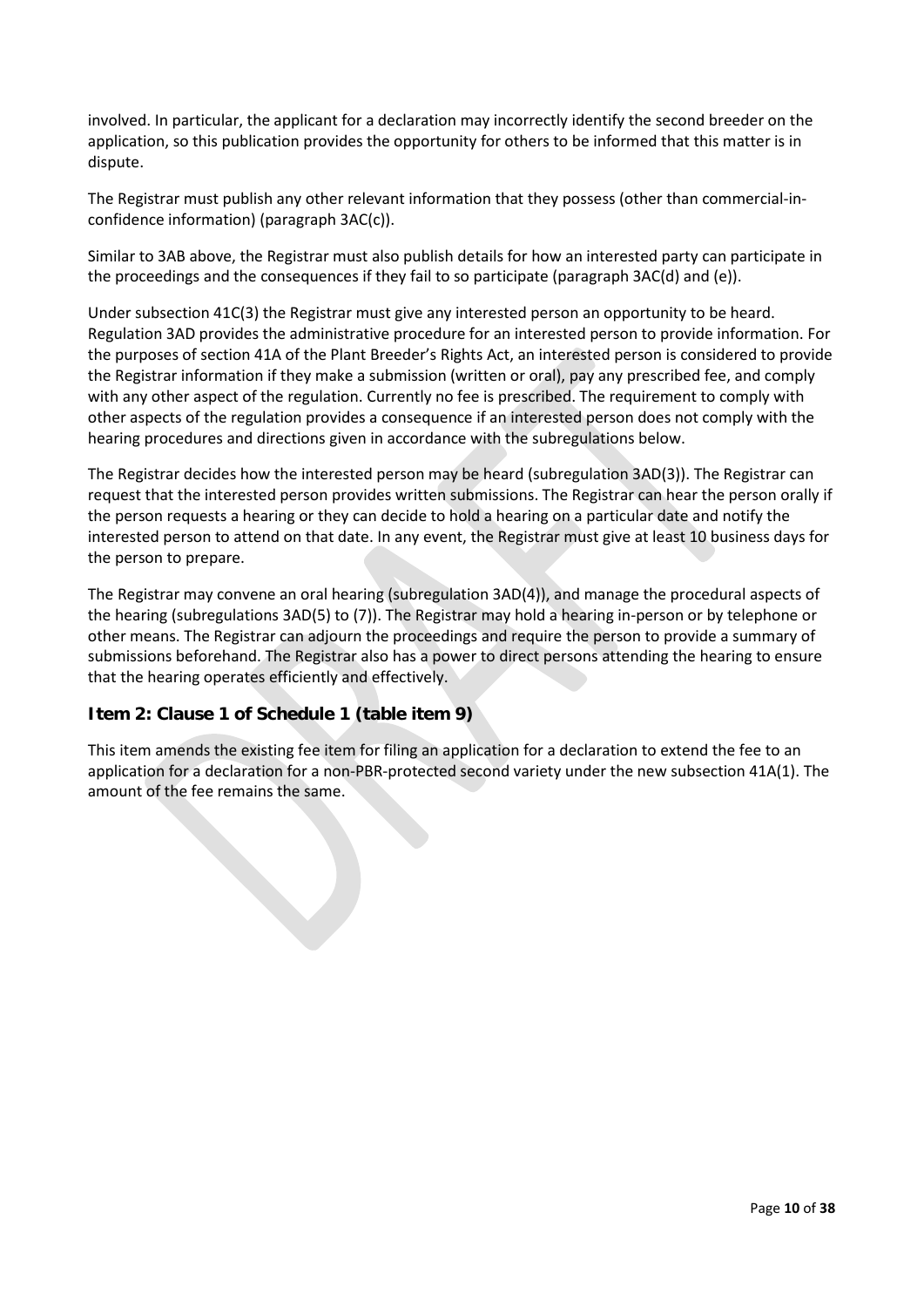# <span id="page-10-0"></span>**Part 2—Period to apply for removal of protected international trade marks from Register for non-use**

This Part contains amendments to the Trade Marks Regulations to ensure the changes made to the period provided under subsection 93(2) of the Trade Marks Act in Part 3 of Schedule 1 to the Amendment Bill will also apply to international trade marks filed through the system established under the Madrid Protocol Relating to the Madrid Agreement Concerning the International Registration of Marks (Madrid Protocol). It also contains amendments to correct drafting errors in the Trade Marks Regulations.

### **Trade Marks Regulations 1995**

#### **Item 3: Paragraph 17A.48D(2)(g)**

#### [reg 17A.48D]

Item 1 amends paragraph 17A.48D(2)(g) to correct a drafting oversight. The 'filing date' mentioned in this provision should refer to the filing date of an application for a trade mark, rather than to the filing date of the registration of the trade mark.

#### **Item 4: Subparagraph 17A.48D(2)(g)(ii)**

[reg 17A.48D]

This item amends subparagraph 17A.48D(2)(g)(ii) to replace an incorrect reference to Article 3<sup>ter</sup> 2(2) with a reference to Article  $3<sup>ter</sup> (2)$ .

#### **Item 5: At the end of subregulation 17A.48D(2)**

[subreg 17A.48D(2)]

This item adds a new paragraph to subregulation 17A.48D(2) of the Trade Marks Regulations.

Regulation 17A.48D provides for the application of Part 9 of the Trade Marks Act and Part 9 of the Regulations (Removal of trade mark from Register for non-use) to international applications filed through the Madrid Protocol.

Subregulation 17A.48D(2) clarifies how specific provisions in Part 9 of the Trade Marks Act and Regulations should be read in order to apply to international applications. New paragraph 17A.48D(2)(h) provides that a reference to 'the date the particulars of the trade mark were entered into the Register under section 69' should be taken to be a reference to 'the date the trade mark became a protected international trade mark under regulation 17A.36'. These two dates are equivalent for the purposes of applying Part 9 of the Trade Marks Act and Regulations to international trade marks. This amendment will ensure the period for filing a non-use application is the same for domestic and international trade mark applications.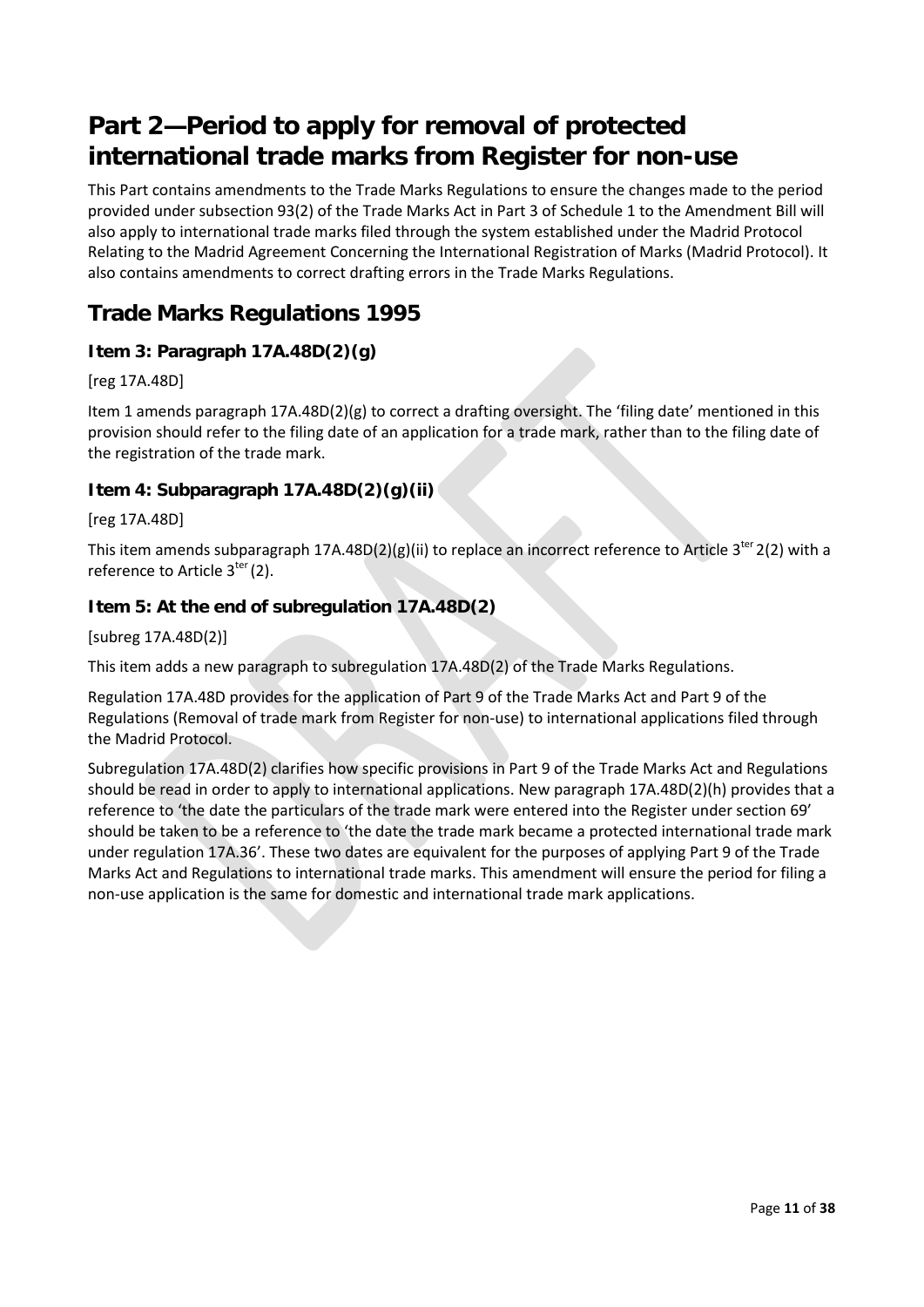# <span id="page-11-0"></span>**Part 3—Innovation patents**

### Patents Regulations 1991

#### **Item 6: At the end of subregulation 3.2B(1)**

[reg 3.2B]

This item amends subregulation 3.2B(1) as a consequence of the amendment to section 52 of the Patents Act in Part 4 of Schedule 1 to the Amendment Bill.

Regulation 3.2B prescribes the details and procedures for the formalities check of innovation patent applications. Subregulation 3.2B(1) sets out the criteria that the application must meet in order to pass the formalities check. Part 4 of Schedule 1 to the Amendment Bill added a new criterion to the formalities check by inserting subsection 52(3) into the Patents Act. Accordingly, this item adds new paragraph 3.2B(1)(i) to include a reference to this new requirement in subsection 52(3) of the Patents Act.

#### **Item 7: Subregulation 3.2B(2)**

This item makes a consequential amendment to subregulation 3.2B(2) as a result of the addition of paragraph 3.2B(1)(i) by item 6.

#### **Item 8: At the end of regulation 10.2B**

This item adds a new provision to regulation 10.2B to prevent the conversion of a standard patent application into an innovation patent application in certain circumstances.

Part 4 of Schedule 1 to the Amendment Bill includes amendments to commence the abolition of the innovation patent by preventing any new applications from being filed after that Part of the Bill commences. Following the commencement of those amendments, the only innovation patent applications that can be progressed are those that would have a date of patent, as determined under section 65 of the Patents Act, that is earlier than the commencement date.

One way that an innovation patent application can be made is by amending an existing standard patent application to convert it to an innovation patent application. Regulation 10.2B prescribes the amendments of a patent request that are not allowable for the purposes of subsection 102(2D) of the Patents Act. This item amends regulation 10.2B to provide that an amendment that would convert a standard patent application to an innovation patent application is not allowable if the date of the patent for that application would be on or after the commencement date of this regulation. The commencement date of this regulation will be the same as the commencement date of Part 4 of Schedule 1 to the Amendment Bill.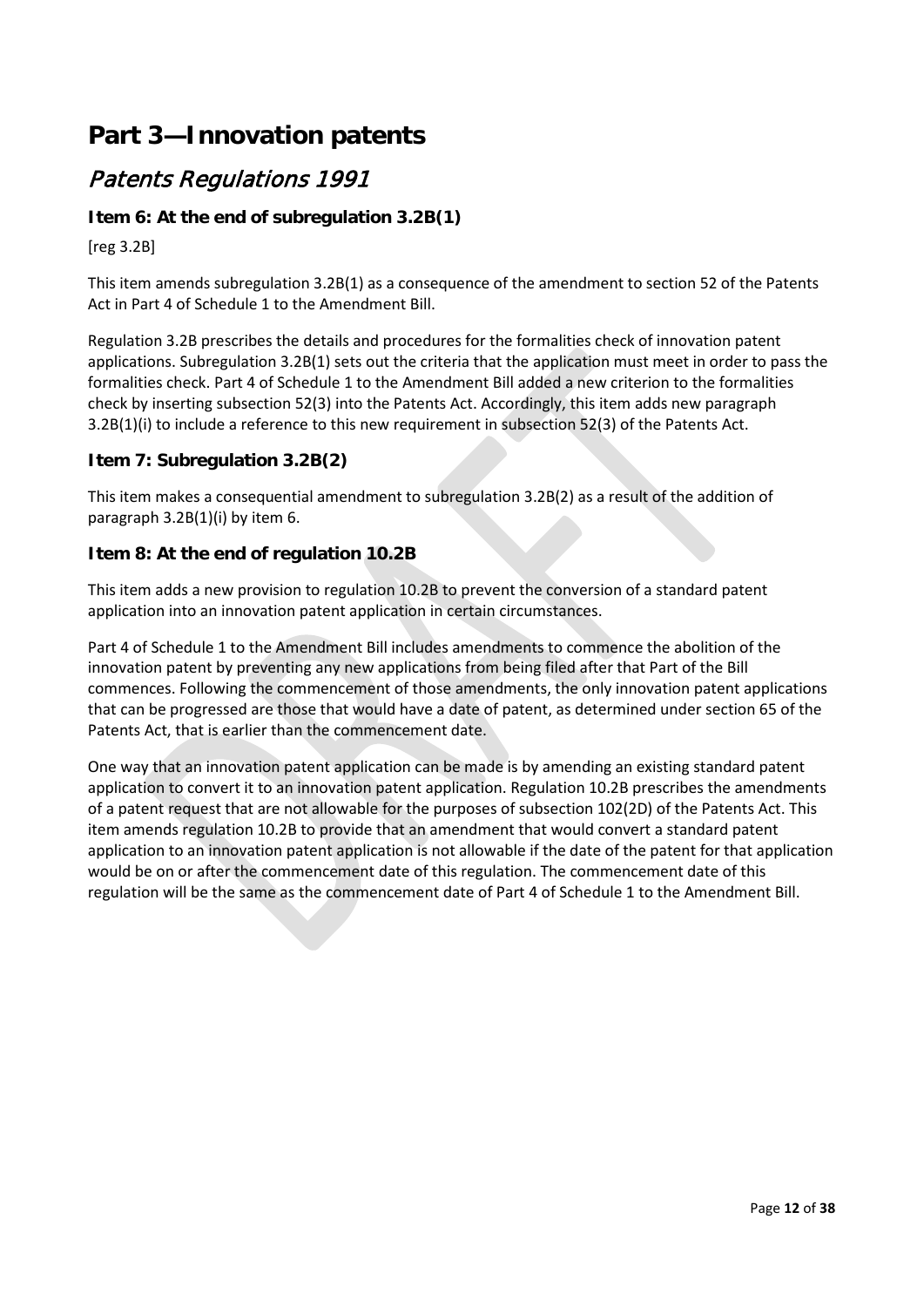# <span id="page-12-0"></span>**Part 4—Notification of extension of standard patents relating to pharmaceutical substances**

### Patents Regulations 1991

#### **Item 9: Regulation 22.10AC**

[reg 22.10AC]

This item amends regulation 22.10AC as a consequence of the repeal of section 76A of the Patents Act by the Amendment Bill. Regulation 22.10AC prescribes acts for the purposes of subsection 222A(7) of the Patents Act and paragraph 22.10AC(a) includes 'lodging a return under section 76A' as a prescribed act. Item 9 repeals and replaces regulation 22.10AC with a new provision that does not include reference to section 76A.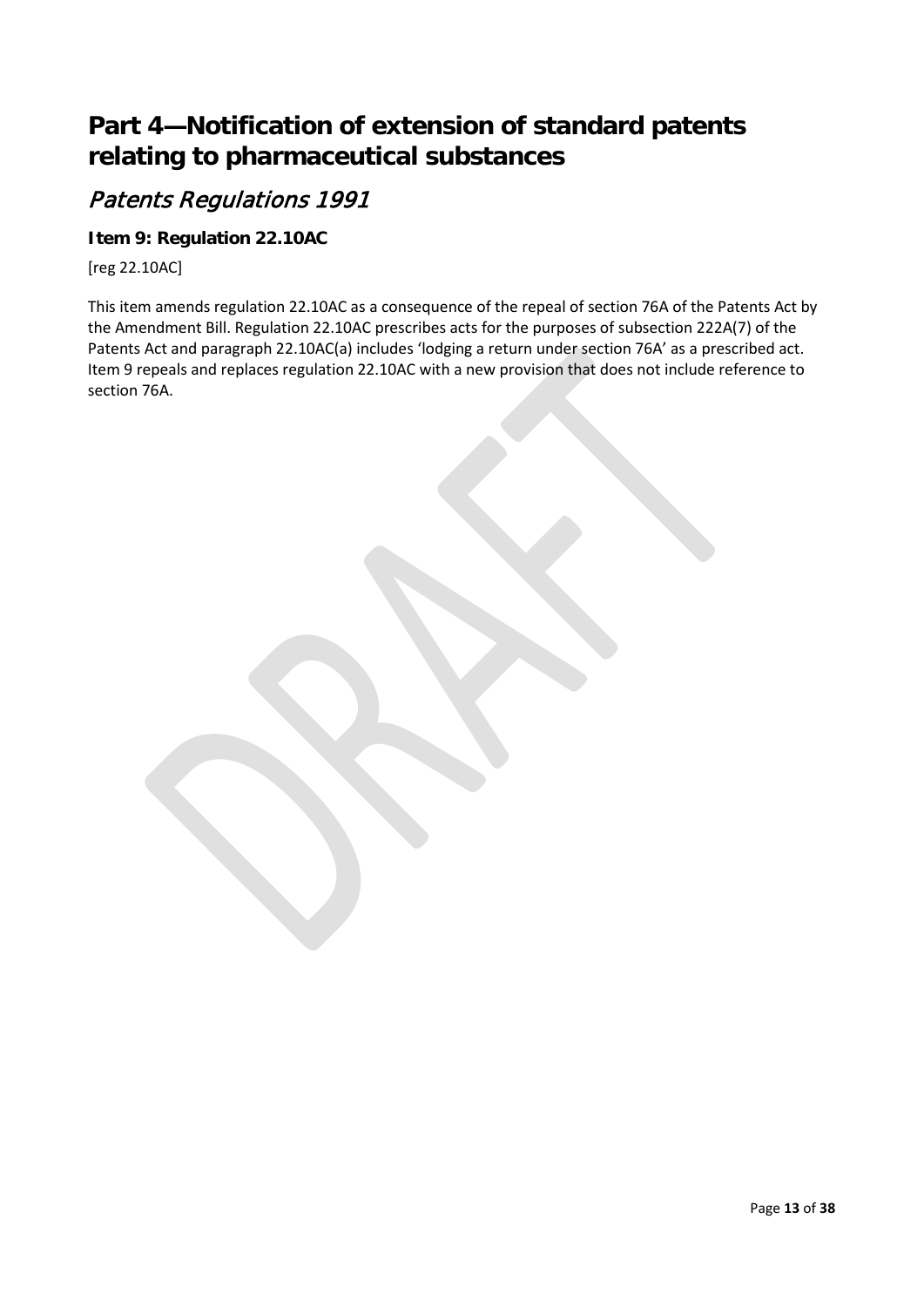# <span id="page-13-0"></span>Schedule 2—Other Measures

# <span id="page-13-1"></span>**Part 1—Extensions of time**

This Part amends the Trade Marks Regulations to prescribe matters for extensions of time for filing notices of intention to defend. This ensures that extensions of time are granted promptly when they are warranted, taking the public interest into account.

### Trade Marks Regulations 1995

#### **Items 1, 3, 5 and 7: Extensions for filing a notice of intention to defend**

[regs 5.13A, 5.13B, 9.15A, 9.15B, 17A.34HA, 17A.34HB, 17A.48QA, 17A.48QB]

Section 52A of the Trade Marks Act provides that if a notice of opposition is filed, in accordance with section 52 of the Trade Marks Act, an applicant may file a notice of intention to defend.

Item 1 inserts new regulations 5.13A and 5.13B which set out how and when an application for an extension of time to file a notice of intention to defend ('the extension application') must be filed and under what circumstances the Registrar may grant the extension application.

New subregulation 5.13A(1) enables a person to apply for an extension application for filing a notice of intention to defend under subsection 52A(1).

New subregulation 5.13A(2) provides the extension application must be made within three months from when the applicant was given a copy of the statement of grounds and particulars.

New subregulation 5.13A(3) provides that the extension application must be in the approved form and be accompanied by a declaration stating the relevant facts and circumstances.

New subregulation 5.13A(4) provides the limited grounds on which an extension may be sought. An applicant can only seek an extension on either or both of the following grounds: if an error or omission was made by the applicant (or their agent), the Registrar or an employee; or, if there were circumstances beyond the control of the person.

New subregulation 5.13B(1) allows the Registrar some discretion to refuse or grant an extension application under new subregulation 5.13A(1)– the Registrar may only grant the application if satisfied that it is justified.

New subregulation 5.13B(2) provides that the Registrar can only grant an extension application that is filed after the period provided in subregulation 5.13(1), i.e. one month after the applicant received the statement of grounds and particulars, if the Registrar is satisfied there is sufficient reason for the delay in making the application.

New subregulation 5.13B(3) requires the Registrar to decide the length of the extended period for filing a notice of intention to defend according to what is reasonable in the circumstances. These amendments ensure that later extension applications are granted only when they are warranted.

Item 3 inserts corresponding provisions (new regulations 9.15A and 9.15B) to prescribe matters relating to extension of time applications for filing the notice of intention to defend if there is an application to remove a trade mark from the Register for non-use.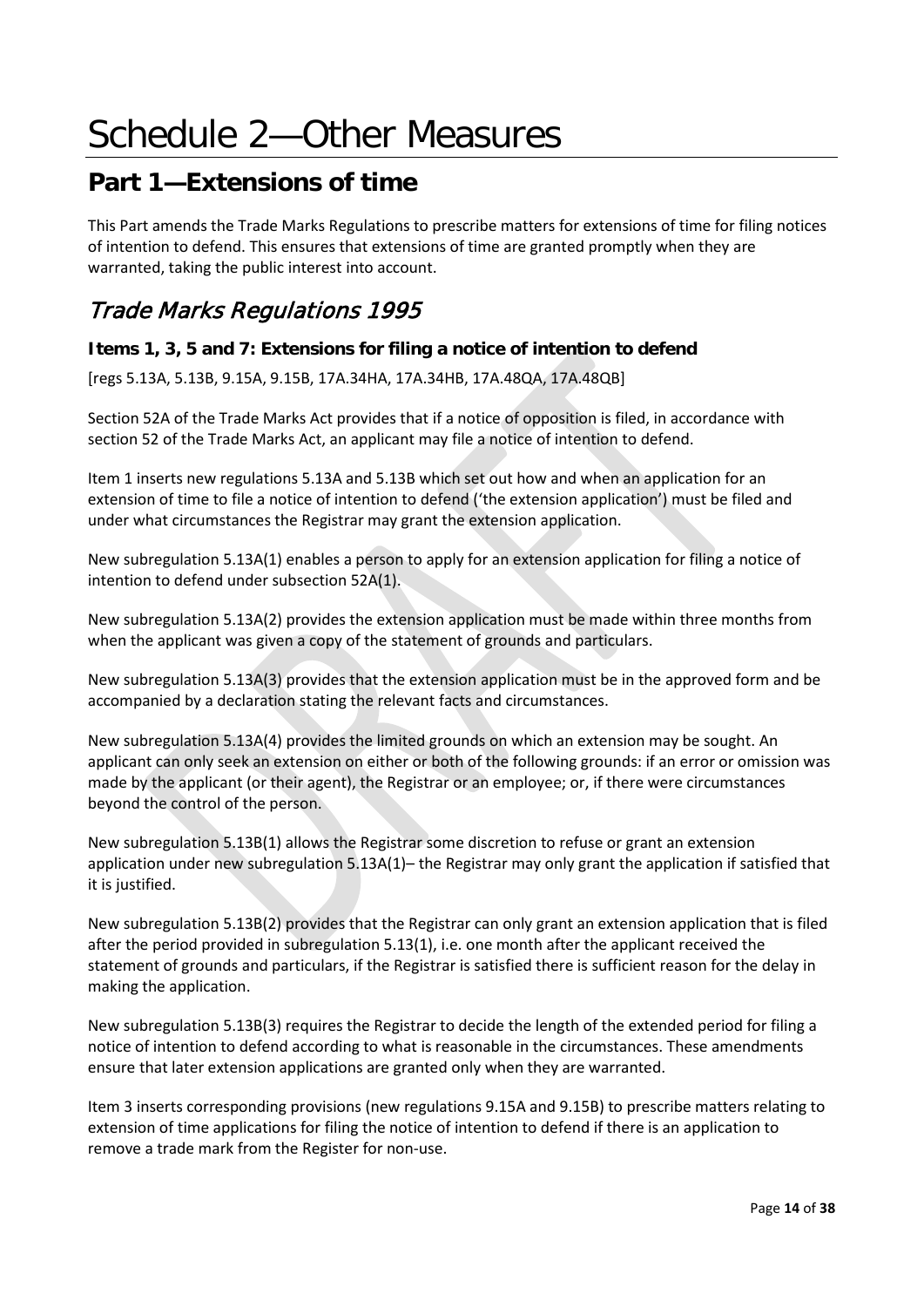Item 5 inserts corresponding provisions (new regulations 17A.34HA and 17A.34HB) to prescribe matters relating to extension of time applications for filing the notice of intention to defend when a person opposes the extension of protection to Australia from an international registration of a trade mark.

Item 7 inserts corresponding provisions (new regulations 17A.48QA and 17A.48QB) to prescribe matters relating to extension of time applications for filing the notice of intention to defend when a person applies for cessation of protection of a protected international trade mark for non-use.

#### **Items 2, 4 and 6: References to extension of time**

[regs 9.15, 17A.34H, 17A.48Q]

These items amend subregulations 9.15(3), 17A.34H(4) and 17A.48Q(3) to clarify that the period for filing the notice of intention to defend can be extended.

#### **Items 8, 9 and 10: Prescribed acts and documents for extensions of time**

[reg 21.28]

Item 8 amends subregulation 21.28(1) to replace an incorrect reference to regulation 17.48P with a reference to regulation 17.48R.

Items 9 and 10 amend subregulation 21.28(2) to include a notice of intention to defend as a prescribed document.

#### **Items 11 to 14: Fees for Extension Applications**

[sch 9, Item 6]

Items 11 to 14 amend item 6 in the fee table under Schedule 9 to include references to the new regulations related to extension applications for filing a notice of intention to defend (regulations 5.13A, 9.15A, 17A.34HA and 17A.48QA).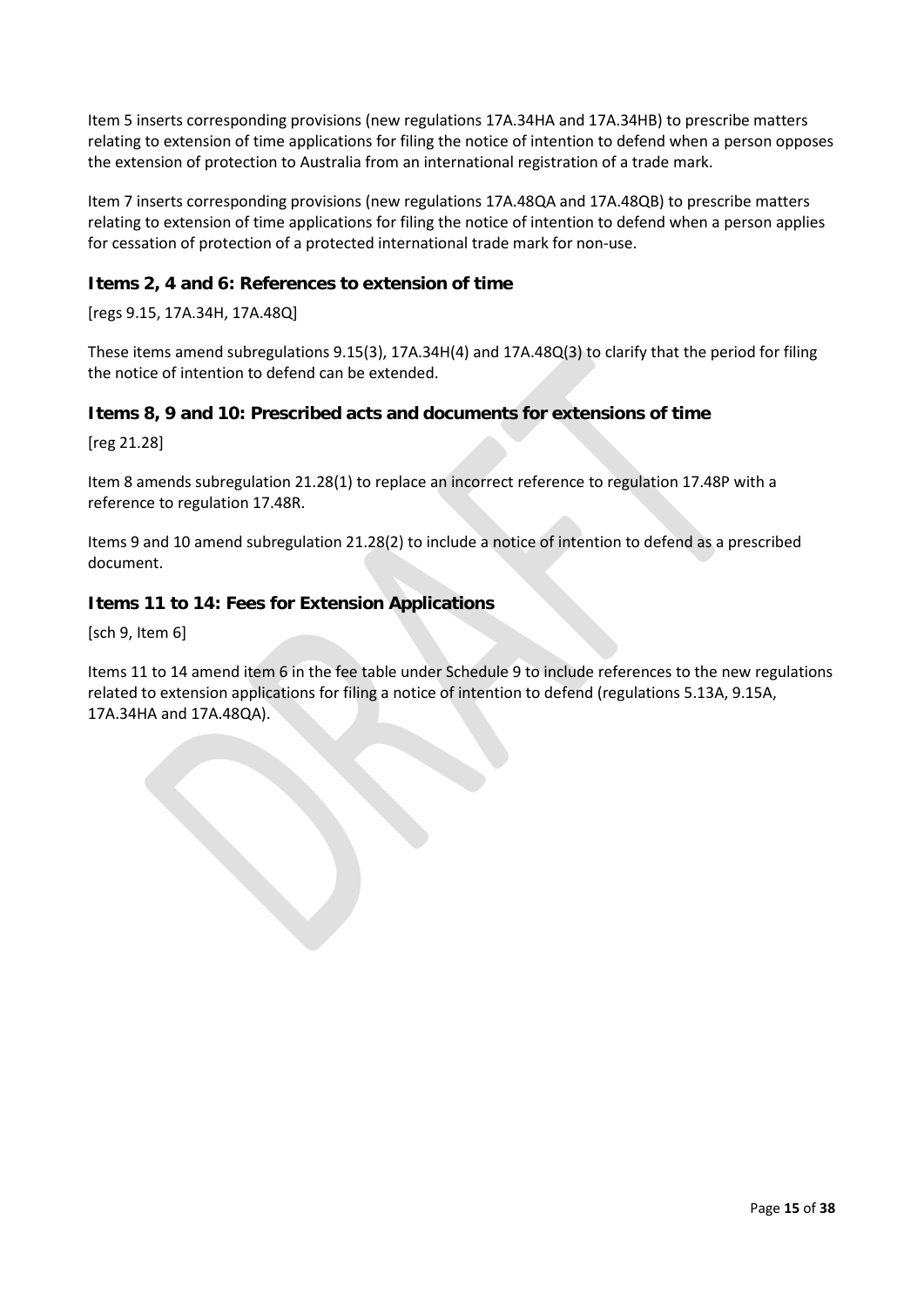# <span id="page-15-0"></span>**Part 2—Written requirements**

This Part amends the Regulations to:

- remove requirements for giving notice in writing, as a consequence of amendments to the Acts which provide for notification by any means of communication; and
- require the Registrar of Trade Marks to publish the fact of withdrawal of an application, notice or request in the Official Journal.

The amendments will provide greater flexibility for IP Australia when communicating with customers (for example by allowing electronic communication).

### Designs Regulations 2004

#### **Item 15: Notice – minimum filing requirements**

[reg 3.03]

This item repeals regulation 3.03 as it is no longer required. Regulation 3.03 prescribes how a notice under section 24 of the Designs Act may be sent and the content of the notice. However, the requirement of giving written notice in section 24 of the Designs Act has been replaced by simply notifying the applicant. The information the 'notification' should contain is already provided by new subsections 24(2) and (3) of the Designs Act.

#### **Items 16 to 33: Notification**

[regs 3.14, 4.04, 4.05, 5.03, 5.04, 9.03, 9.05, 10.02, 11.03, 11.23, 11.28]

Items 19, 29, 32 and 33 amend subregulations 5.03(2), 9.05(3), 11.23(2) and regulation 11.28 to replace 'give notice' with 'notify' or 'notification'.

Notifications must be given in accordance with section 144D of the Designs Act (as introduced by the Amendment Bill). This provides that notification can be provided by any means of communication, including electronically.

Item 26 amends subparagraph 5.04(b)(ii) to substitute 'written notice' with 'a notification' and item 23 amends subsection 5.03(8) to substitute 'send a copy of the notice' with 'give a copy of the notification'. These are consequential amendments as the requirement that the Registrar must 'give written notice' has been replaced by the requirement to 'notify' in regulations 5.03 and 5.04 as per the amendments to subsection 66(2) of the Designs Act in the Amendment Bill.

The remaining items that amend the Designs Regulations in this Part replace the term 'notice' with the more general term 'notification'. This is consistent with the changes made to the Designs Act in Part 2 of Schedule 2 to the Amendment Bill to give IP Australia more flexibility in communication means into the future.

## Patents Regulations 1991

#### **Items 34 to 37, 46, 47, 53 and 56: Notify**

[regs 3.2A, 3.2B, 3.2C, 3.4, 3.5A, 3.24, 3.25H, 9.1, 9A.1]

These items substitute the terms 'tell', 'advise' and 'inform' with 'notify', to use more modern and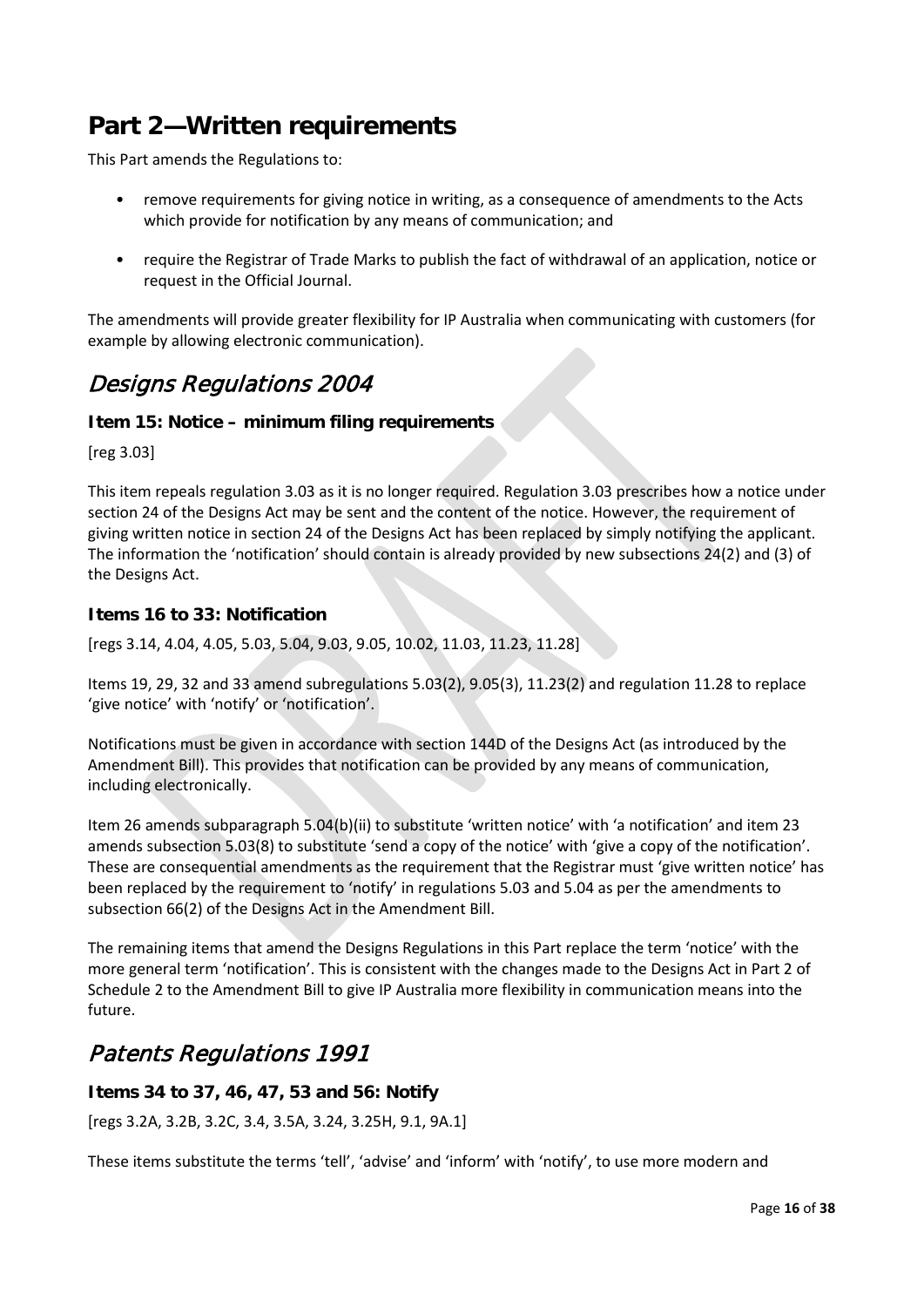consistent drafting language.

Item 54 also amends subregulation 3.25H(1) to remove the requirement for a notice to be given 'in writing' when the Commissioner informs relevant persons about his or her decision on a certification request for micro-organisms. The Commissioner may instead 'notify' the relevant persons (by any means of communication including electronically) in accordance with section 220A of the Patents Act (as inserted by the Amendment Bill).

#### **Items 38 to 45, 57 and 58: Notification**

[regs 3.5, 3.5A, 9A.4, 13.4]

Items 38 and 42 remove the requirement for the Commissioner to give the applicant notice 'in writing' about missing information in a filing. Items 57 and 58 remove the requirement for the Commissioner to notify the applicant 'in writing' of matters in relation to a hearing on an innovation patent. In these cases the Commissioner is now required to do so by 'notifying the applicant'. Notification is to be given in accordance with the Patents Act. This is consistent with the changes made to the Patents Act in Part 2 of Schedule 2 to the Amendment Bill to give IP Australia more flexibility in communication means into the future.

The remaining items are consequential amendments as a result of items 38 and 42.

#### **Items 48 to 52: Notify**

[regs 3.24, 3.25]

Items 48 and 50 remove the requirement for the Commissioner to give relevant persons a notice 'in writing' about certain decisions in respect of micro-organism samples. Instead, the Commissioner may 'notify' or 'invite' relevant persons (by any means of communication, including electronic).

Items 49, 51 and 52 make consequential amendments as a result of 'notice' being replaced with 'notification'.

## Plant Breeder's Rights Regulations 1994

#### **Items 59 and 60: Notify**

[regs 3A, 5]

These items remove the requirement for the Registrar to give notices about certain decisions to relevant persons in 'written' form. The Registrar may simply 'notify' relevant persons instead. Notifications may be given by any means of communication (including by electronic means) as provided by section 72A of the Plant Breeder's Rights Act (as inserted by the Amendment Bill). This is consistent with the changes in the Plant Breeder's Rights Act to give IP Australia more flexibility in communication means into the future.

### Trade Marks Regulations 1995

#### **Items 67 to 78, 87, 88, 90, 105 and 107 to 110: Notify**

[regs 4.2, 4.3, 4.8, 4.10, 4.11, 4.13, 4.14, 4.18, 6.1, 6.4, 10.4, 10.5, 11.3, 17A.18, 17A.19, 17A.21, 17A.22, 17A.25, 17A.59, 21.9, 21.16, 21.33]

These items remove the requirement for the Registrar to give a notice to relevant persons about certain decisions or events in written form. The Registrar may 'notify' the relevant persons instead, by any means of communication (including by electronic means), as provided by section 214A of the Trade Marks Act (as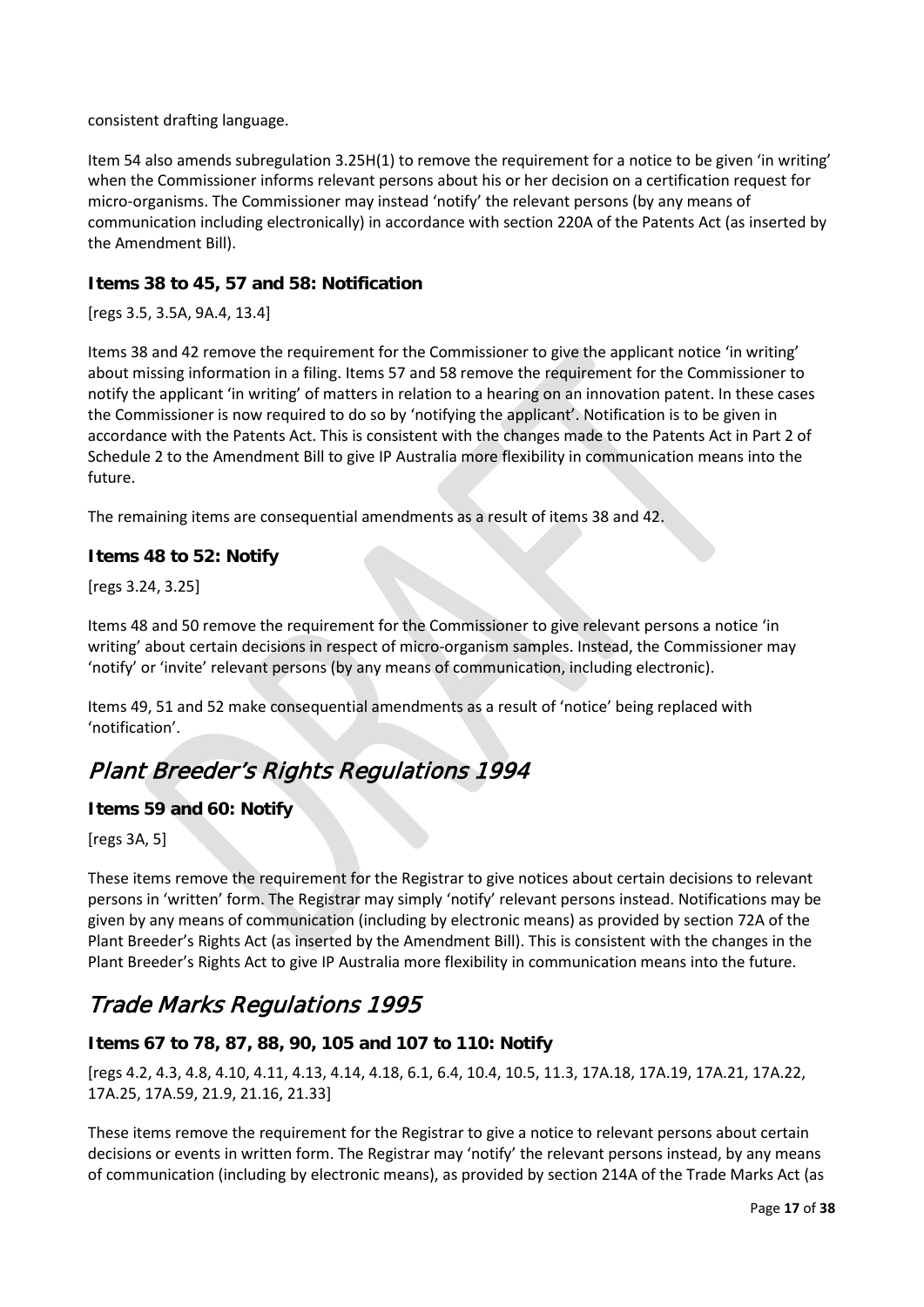inserted by the Amendment Bill). This is consistent with the changes in the Trade Marks Act to give IP Australia more flexibility in communication means into the future.

Consequently all occurrences of 'notice' are replaced by 'notification' and all requirements for notifications to be in writing have been omitted.

#### **Items 79 to 85 and 89: Notification**

[regs 7.5, 7.7, 7.8, 8.1, 10.5]

These items make consequential amendments as a result of 'notice' being replaced by 'notification' in the Trade Marks Act.

#### **Item 86: Repeal notice requirements**

[reg 8.1A]

This item repeals a redundant regulation because the provisions are set out in subsection 84A(4) of the Trade Marks Act as amended by the Amendment Bill.

#### **Item 106: Notification of withdrawal of application etc.**

[reg 21.10]

This item replaces regulation 21.10 because the current regulation is unclear about who must be informed about a withdrawal of an application, notice or request. The amendment addresses this by inserting a requirement to publish the fact of the withdrawal in the Official Journal. This also has the benefit of aligning with the publication requirements for the other IP rights for withdrawals.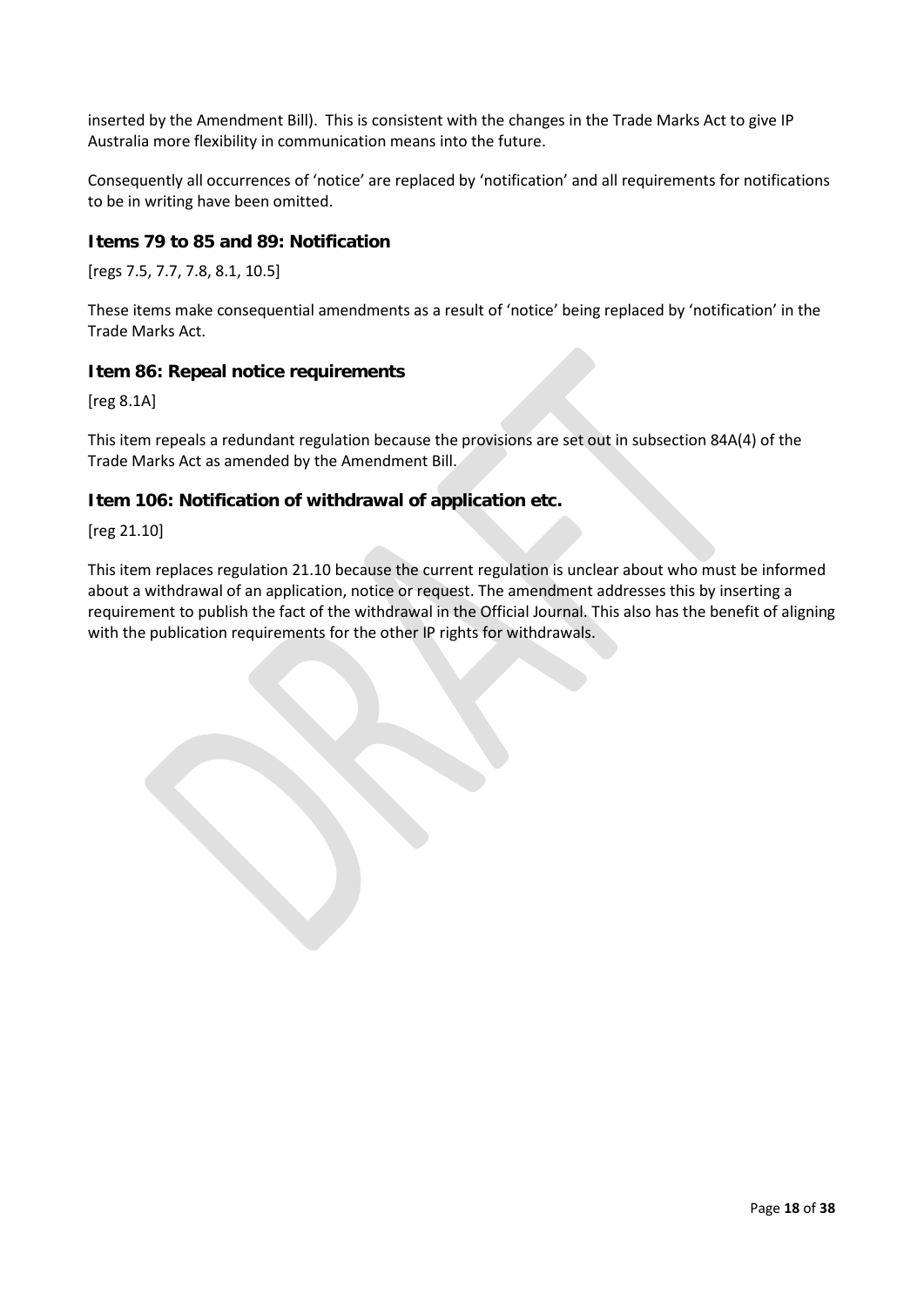# <span id="page-18-0"></span>**Part 3—Filing requirements**

This Part amends the Regulations to:

- outline the consequences for providing information to IP Australia when the information does not comply with a direction; and
- make consequential amendments due to amendments in the Plant Breeder's Rights Act regarding the filing of documents and payment of fees.

The amendments will align the processes across the Regulations.

### Designs Regulations 2004

#### **Items 111 to 113 and 117 to 119: Repeal of unnecessary provisions relating to document or evidence filing and the payment of fees**

[regs 1.04, 5.08, 11.25]

Under the Amendment Bill, the Designs Act will be amended such that the Registrar may direct, by published determination or direction, how documents or evidence can be filed and fees are paid. These amendments will cover all forms of document or evidence filing and fee payment. As a result, these items amend the Designs Regulations by repealing provisions relating to the means or form by which documents or evidence can be filed and fees paid.

These items also make consequential amendments as a result of the repealed provisions to retitle the corresponding regulations appropriately.

#### **Items 114 to 116: Publication of notices in the Official Journal**

[regs 11.01, 11.18, 11.18A]

These items amend the Designs Regulations as a consequence of the introduction of sections 130A, 144A, 144B and 144C into the Designs Act by the Amendment Bill. These sections of the Designs Act require the Registrar, after determining the means of filing fees or the providing a direction as to the filing of documents or evidence, to publish a notice of his or her determination or direction in accordance with the regulations.

Consequently, items 114 to 116 introduce the requirement that publication must be in the Official Journal.

#### **Items 120 and 121: Non-compliance in relation to form of filing of documents**

[reg 11.27]

These items amend the Designs Regulations as a consequence of the introduction of section 144B of the Designs Act by the Amendment Bill. Section 144B allows the Registrar to direct the form in which documents are to be filed, but does not specify any consequences if the documents are not in the specified form.

These items amend regulation 11.27, which provides the consequences of filing documents in a noncompliant form. The amendments specify that documents must, in addition to substantially complying with Schedule 2, be filed in accordance with a direction of the Registrar under section 144B of the Designs Act (if any). Documents that do not comply with filing requirements may be treated as never having been filed.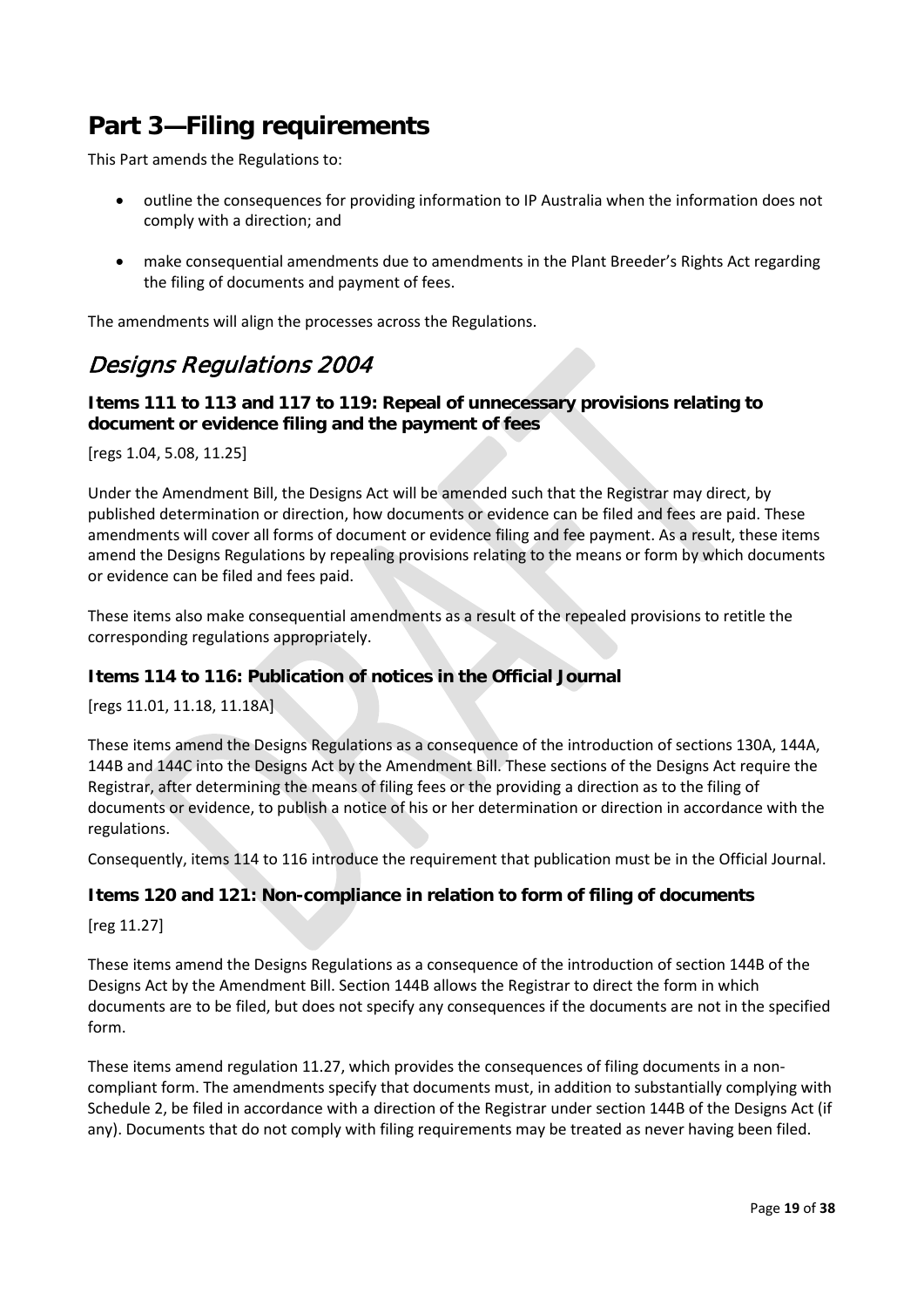#### **Item 122: Non-compliance with Registrar's direction in relation to the filing of evidence**

[reg 11.27A]

This item amends the Designs Regulations as a consequence of the introduction of section 144C of the Designs Act by the Amendment Bill. Section 144C allows the Registrar to direct the number of copies of evidence to be filed and the form and means by which evidence is to be filed, but does not specify any consequence if the evidence does not comply with the Registrar's directions.

This item introduces new regulation 11.27A, which provides a consequence for filing evidence that is not compliant with the Registrar's direction under the new section 144C of the Designs Act. It provides that the Registrar may treat non-compliant evidence as not having been filed, or may direct the person filing the evidence to correct the non-compliance.

#### **Item 123: Consequential amendments**

[sch 4, items 1, 2 and 5]

This item amends Schedule 4 to the Designs Regulations to replace references to 'approved means' with references to 'preferred means'. These amendments are a consequence of the repeal of the definition of 'approved means' by item 111 of this Part and the inclusion of the new definition of 'preferred means' in the Designs Act by the Amending Bill.

### Patents Regulations 1991

**Items 124 to 132 and 136: Repeal of unnecessary provisions relating to document or evidence filing and the payment of fees**

[regs 1.3, 5.3, 22.1, 22.2AA, 22.12, 22.16]

Part 3 of Schedule 2 to the Amendment Bill amends the Patents Act to enable the Commissioner to direct, by published determination or direction, how documents or evidence can be filed and fees paid. These amendments will cover all forms of document or evidence filing and fee payment. As a result, these items amend the Patents Regulations by repealing the provisions relating to the means or form by which documents or evidence can be filed and fees paid.

These items also retitle the corresponding regulations appropriately. In addition, item 131 repeals subregulation 22.12(1) and item 132 amends subregulation 22.12(2) as a consequence of the introduction of section 214C into the Patents Act by the Amendment Bill.

#### **Items 133 to 135: Non-compliance in relation to form of filing of documents**

[regs 22.15, 22.16]

These items amend the Patents Regulations as a consequence of the introduction of section 214B of the Patents Act by the Amendment Bill. Section 214B allows the Commissioner to direct the form in which documents may be filed, but does not specify any consequences if the documents are not in the specified form.

Item 134 amends regulation 22.15 which deals with the requirements for the filing of documents. The amendments provide that the English language documents must be in the form specified in a direction under section 214B of Patents Act (if any).

Items 133 and 135 make amendments to the title of regulations 22.15 and 22.16 to make it clear that the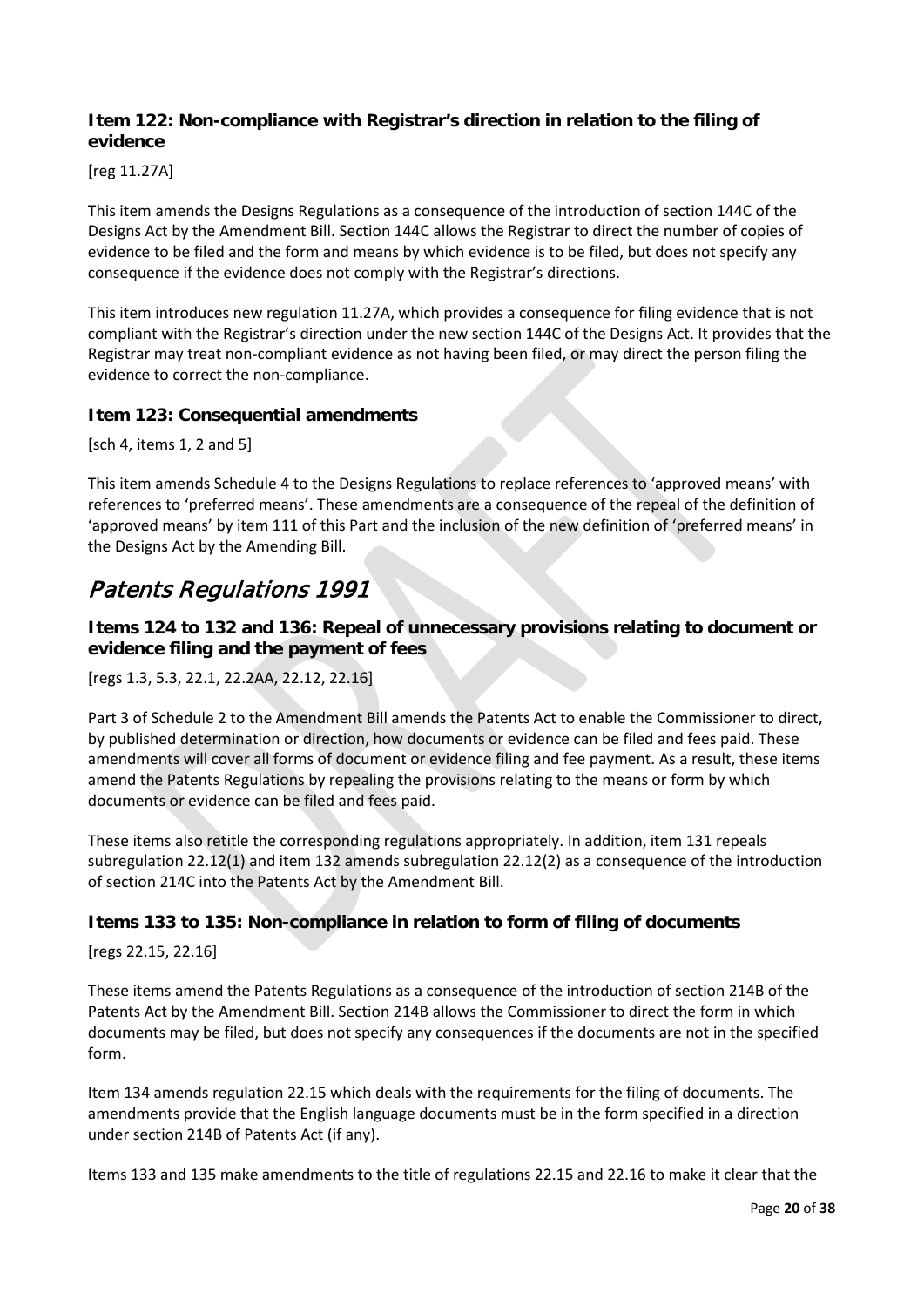regulations deal with requirements for filing documents (regulation 22.15) and the consequence of documents not meeting filing requirements (regulation 22.16). Documents that do not comply with filing requirements may be treated as never having been filed.

#### **Item 137: Non-compliance with Commissioner's direction in relation to the filing of evidence**

[reg 22.16A]

This item amends the Patents Regulations as a consequence of the introduction of section 214C of the Patents Act by the Amendment Bill. Section 214C allows the Commissioner to direct the number of copies of evidence to be filed and the form and means by which evidence is to be filed, but does not specify any consequence if the evidence does not comply with the Commissioner's directions.

This item introduces new regulation 22.16A which provides a consequence for filing evidence that is not compliant with the Commissioner's direction under the new section 214C of the Patents Act. It provides that the Commissioner may treat non-compliant evidence as not having been filed, or may direct the person filing the evidence to correct the non-compliance.

#### **Item 138: Consequential amendments**

[sch 7, items 201, 202, 203, 211, 212, 214A]

This item replaces references to 'approved means' in Schedule 7 to the Patents Regulations with references to 'preferred means'. These amendments are a consequence of the repeal of the definition of 'approved means' by item 124 of this Part and the inclusion of the new definition of 'preferred means' in the Patents Act by the Amending Bill.

### Plant Breeder's Rights Regulations 1994

#### **Items 139 and 140: Repeal of unnecessary definition and provision relating to actions**

[regs 3, 4A]

Part 3 of Schedule 2 to the Amendment Bill amends the Plant Breeder's Rights Act to enable the Registrar to make a determination as to how documents can be filed or fees paid. As a result, these items amend the Plant Breeder's Rights Regulations by repealing provisions relating to the 'approved means' of doing an action listed in Schedule 1, such as the payment of fees or the filing of documents.

#### **Item 141: Consequential amendments**

[sch 1, item 4]

This item replaces references to 'approved means' in Schedule 1 to the Plant Breeder's Rights Regulations with references to 'preferred means'. These amendments are a consequence of the repeal of the definition of 'approved means' by item 139 of this Part and the inclusion of the new definition of 'preferred means' in the Plant Breeder's Rights Act by the Amending Bill.

### Trade Marks Regulations 1995

**Items 142, 143, 148, 152, 154 and 156: Repeal of unnecessary provisions relating to document or evidence filing and the payment of fees**

[regs 2.1, 5.3, 9.3, 17A.30, 17A.48A, 21.17, 21.18, 21.21AA, 21.22, sch 7]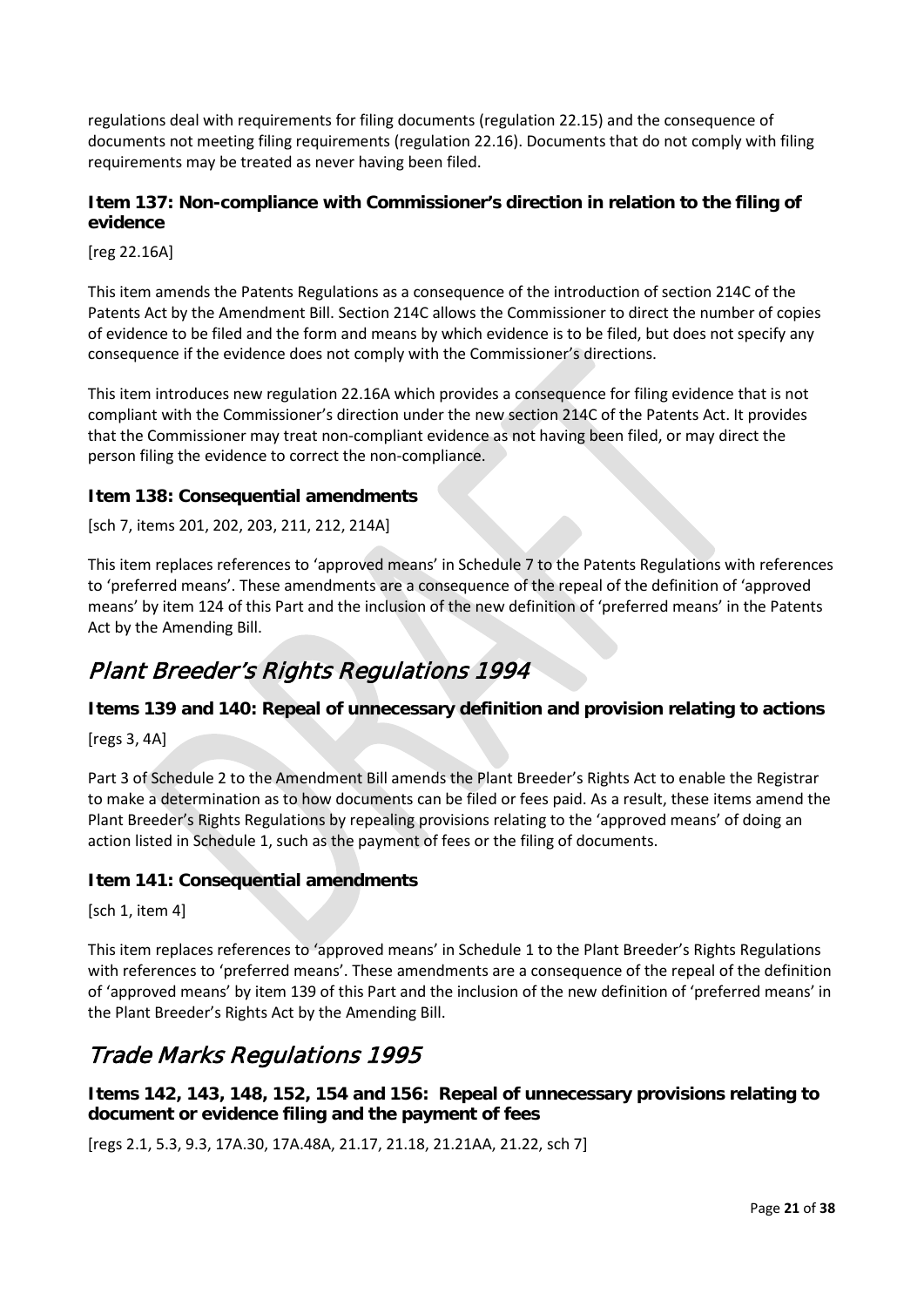Part 3 of Schedule 2 to the Amendment Bill amends the Trade Marks Act to enable the Registrar to direct, by published determination or direction, how documents or evidence can be filed and fees paid. These amendments will cover all forms of document or evidence filing and fee payment. As a result, these items amend the Trade Marks Regulations by repealing provisions relating to the means or form by which documents or evidence can be filed and fees are paid.

These items also retitle or renumber the corresponding regulations appropriately. In addition, item 149 repeals subregulation 21.17(1) and item 150 amends subregulation 21.17(2) as a consequence of the introduction of section 213C into the Trade Marks Act by the Amendment Bill.

#### **Item 144: Requirements for filing documents**

[reg 21.2]

This item amends regulation 21.2, which requires that documents filed with the Trade Marks Office must comply with the requirements of Schedule 7 to the Trade Marks Regulations. Schedule 7 is repealed by item 156 of this Part and the Amendment Bill introduces section 213B into the Trade Marks Act to allow the Registrar to give a direction on the form in which documents may be filed. This item amends regulation 21.2 to specify some minimal filing requirements and require that documents must comply with directions issued by the Registrar under section 213B of the Trade Marks Act (if any).

#### **Item 145: Consequences for documents not meeting filing requirements**

[reg 21.4]

This item amends the Trade Marks Regulations as a consequence of the introduction of section 213B of the Trade Marks Act by the Amendment Bill. Section 213B allows the Registrar to direct the form in which documents may be filed, but does not specify any consequence if the documents are not in the specified form.

Item 271 amends regulation 21.4 which deals with the consequences for documents not meeting filing requirements. It provides that the Registrar may treat a non-compliant document as not having been filed or direct the person filing the document to correct the non-compliance.

#### **Item 146: Removal of facsimile as means of document filing**

[reg 21.5]

Filing by facsimile has not been an approved means of filing documents with the Registrar since 2014, except in limited circumstances. Currently the Trade Marks Regulations create uncertainty by suggesting that filing by facsimile remains an option. This item removes any ambiguity by removing the reference to 'facsimile' from subregulation 21.5(2).

#### **Item 147: Non-compliance in relation to form of filing of evidence**

[reg 21.5A]

This item amends the Trade Marks Regulations as a consequence of the introduction of section 213C of the Trade Marks Act by the Amendment Bill. Section 213C allows the Registrar to direct the form and means by which evidence may be filed, but does not specify any consequence if the evidence does not meet the filing requirements.

Item 147 introduces new regulation 21.5A which deals with the consequences of filing evidence that does not comply with the Registrar's direction. It provides that the Registrar may treat non-compliant evidence as not having been filed, or may direct the person filing the evidence to correct the non-compliance.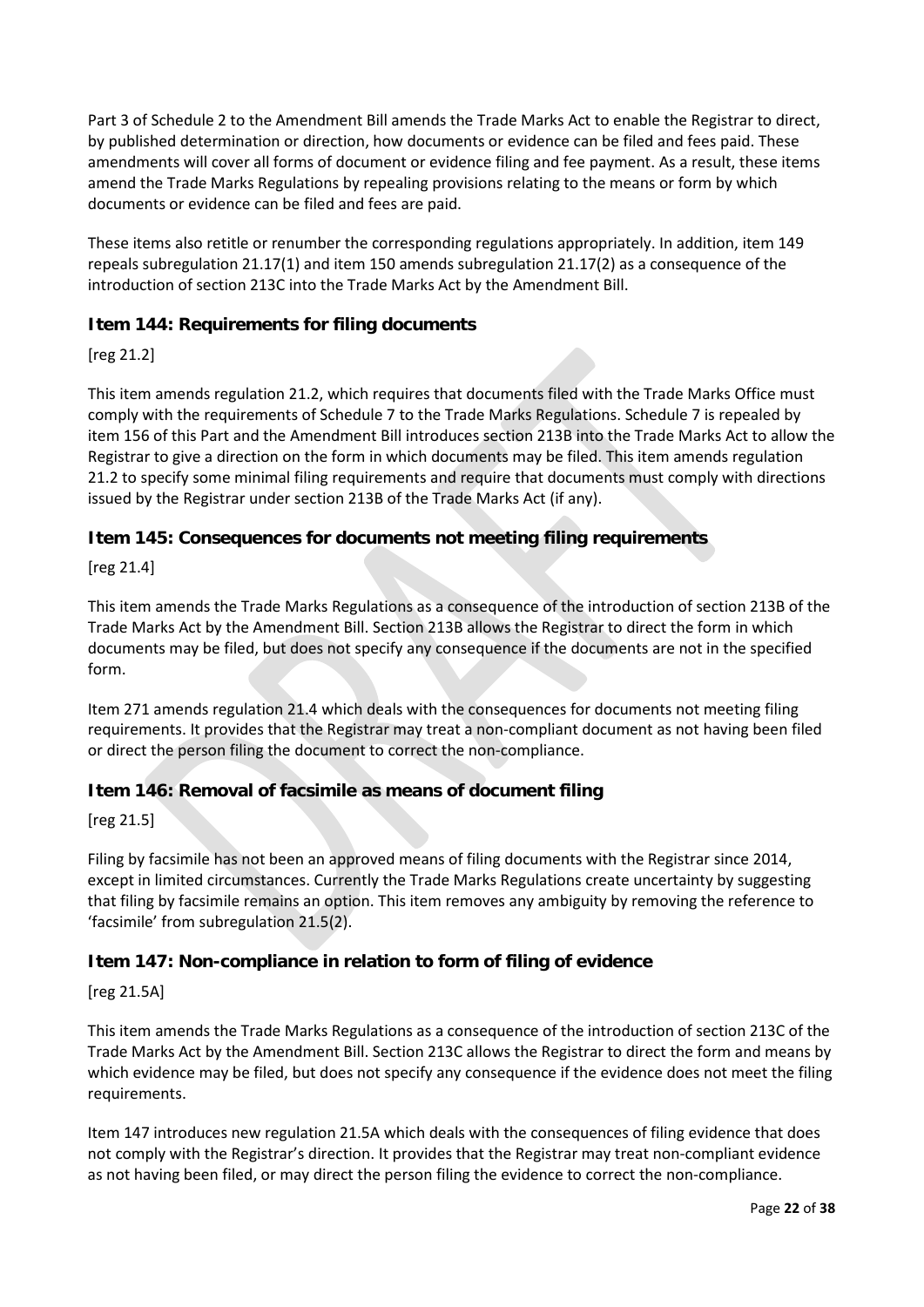#### **Item 153: Consequential amendment**

[reg 21.22]

This item adds a note to regulation 21.22 to direct the reader to the relevant subsections of the Trade Marks Act for details on how fees are to be paid to the Registrar.

#### **Item 157: Consequential amendments**

[Sch 9, items 1, 3 and 10]

This item replaces the references to 'approved means' in Schedule 9 to the Trade Marks Regulations with references to 'preferred means'. These amendments are a consequence of the repeal of the definition of 'approved means' by item 142 of this Part and the inclusion of the new definition of 'preferred means' in the Trade Marks Act by the Amending Bill.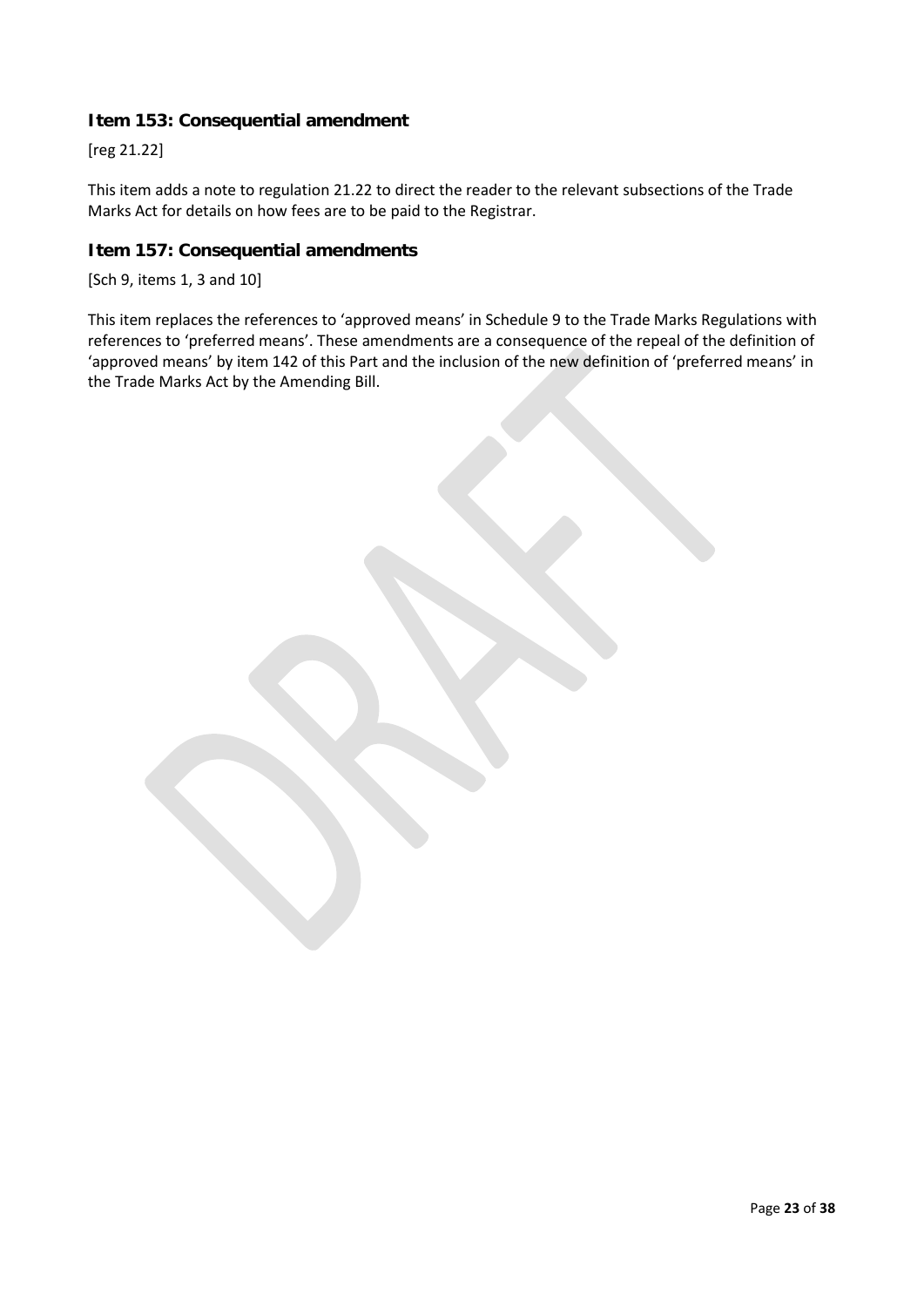# <span id="page-23-0"></span>**Part 4—Protection resulting from the international registration of a trade mark**

This Part amends the Trade Marks Regulations to replace a number of incorrect references that relate to international registrations designating Australia (IRDAs).

### Trade Marks Regulations 1995

#### **Items 158 to 184: References to IRDAs**

[regs 4.13, 4.14, 17A.21, 17A.22, 17A.25, 17A.36, 17A.39, 17A.42A, 17A.45, 17A.73, 17A.74]

These items correct a number of references to regulations that relate to IRDAs. In addition to updating references, items 165, 166, 167, 174, 175, 177, 178, 180 and 182 make some changes to the language of the regulations to clarify the meaning. The effects of the provisions are unchanged.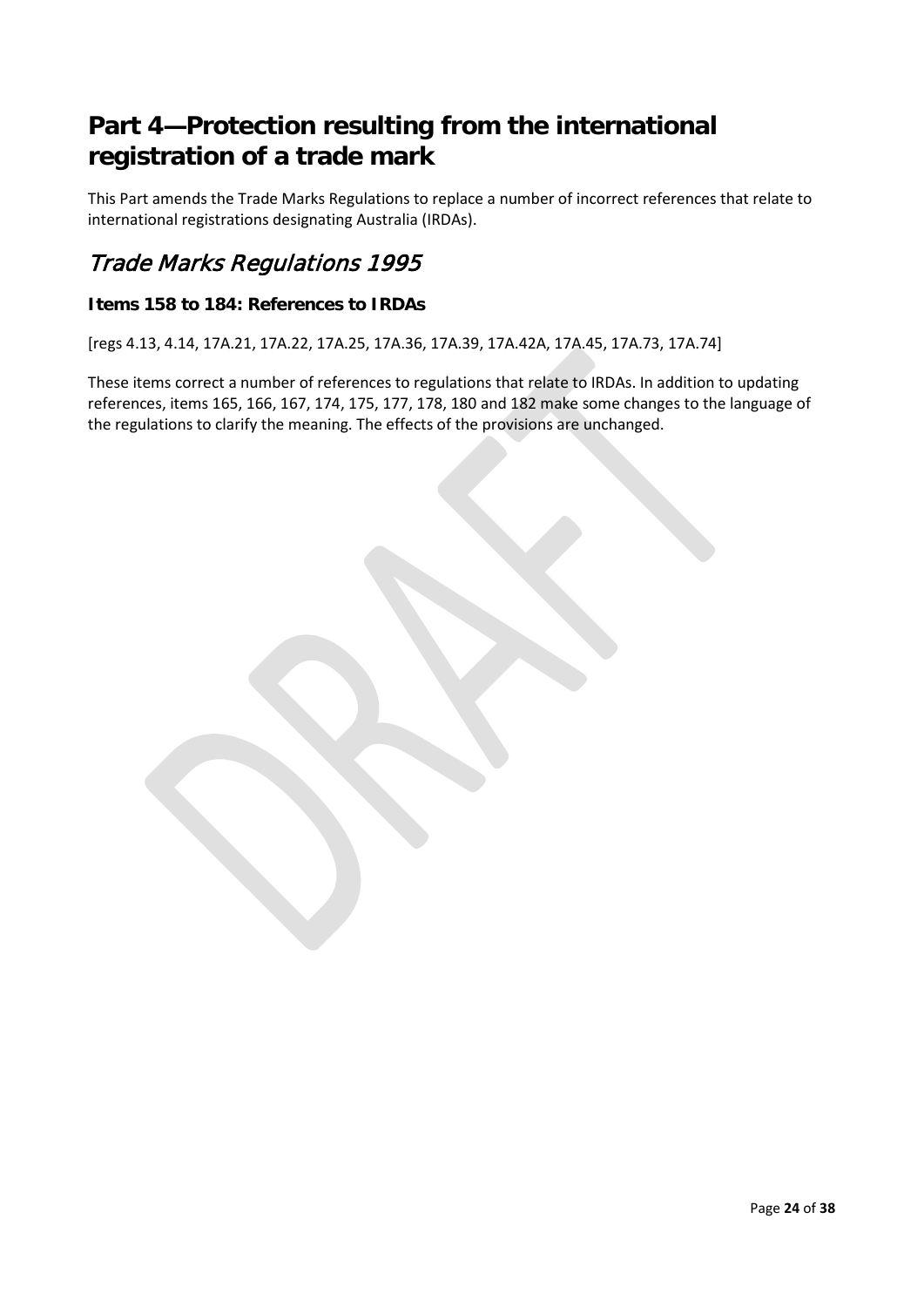# <span id="page-24-0"></span>**Part 5—Signatures**

This Part amends the Patents Regulations to remove the requirements for signing certain documents.

The amendments will streamline processes and will remove an unnecessary burden on applicants, patentees and opponents.

### Patents Regulations 1991

#### **Item 185: Request for patent of addition**

[reg 3.1]

This item amends paragraph 3.1(2)(g) to remove the need for patent applicants or patentees to sign the filed statement authorising another person to request a patent of addition.

Currently, if a request for a patent of addition is made by a person other than the applicant or patentee, then a statement authorising that person to make the request must be signed by the applicant or patentee and filed before acceptance. However, the requirement for a signature is unnecessary as the identity and authority of the person in question can be confirmed from other information in the documentation, and so places an undue burden on applicants for a patent of addition.

#### **Item 377: Withdrawal of opposition**

[reg 5.26]

This item amends subregulation 5.26(1) by removing the need for an opponent wishing to withdraw an opposition to sign the notice of withdrawal.

The requirement for a signature is unnecessary and places an undue burden on opponents.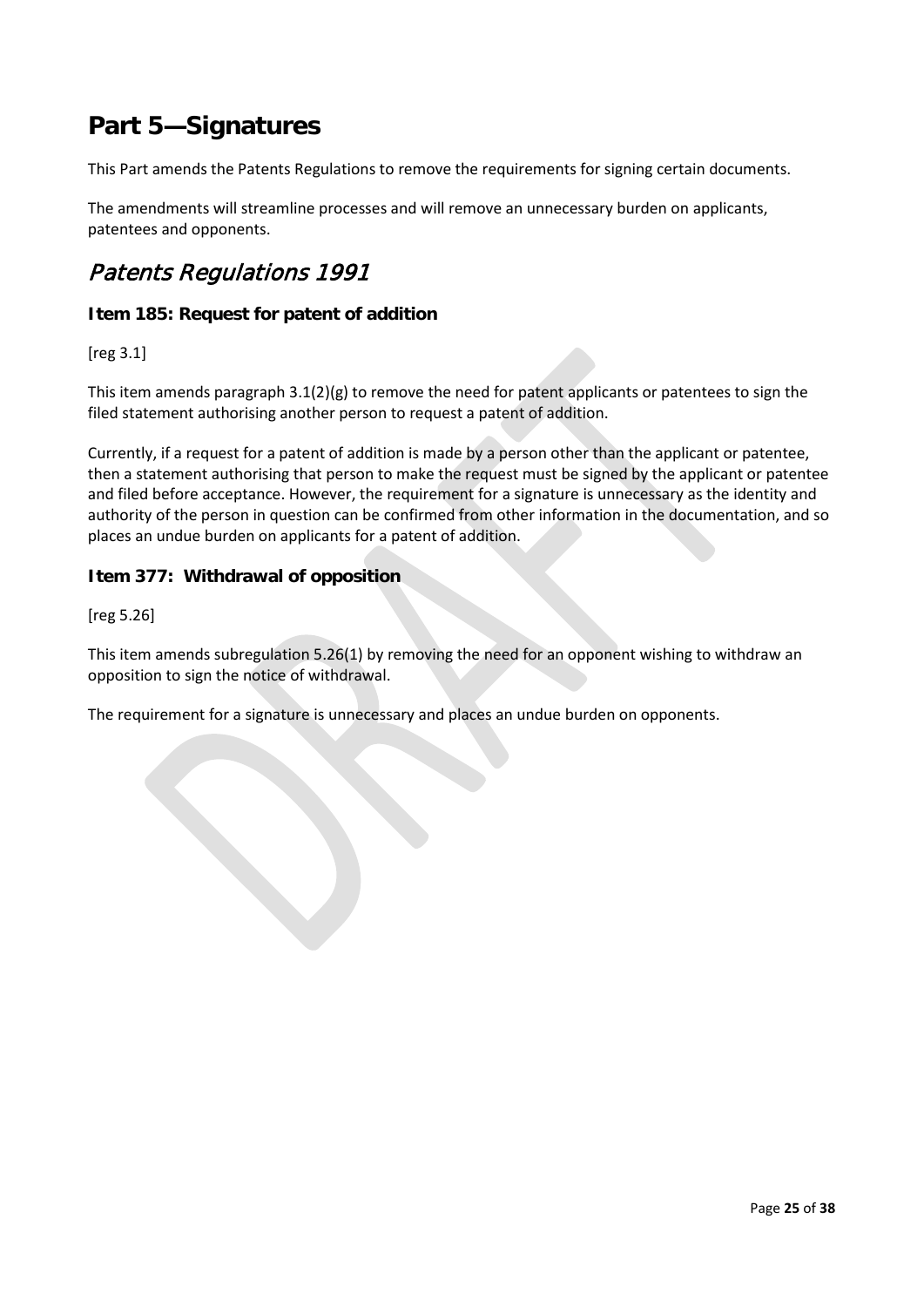# <span id="page-25-0"></span>**Part 6–Addresses and service of documents**

This Part amends the Patents, Trade Marks and Designs Regulations to:

- repeal provisions that provide for addresses for correspondence, as this can be handled by means of approved forms; and
- remove requirements for serving or filing documents that are inconsistent with changes introduced by the *Intellectual Property Legislation Amendment (Raising the Bar) Regulation 2013 (No. 1)*.

These amendments will clarify and simplify the processes, remove inconsistencies and improve efficiency.

### Designs Regulations 2004

#### **Item 187: Service of documents**

[reg 11.19]

This item amends regulation 11.19 to repeal requirements to serve and file copies of notices and documents with other opposition parties or the Registrar. Subregulations 11.19(3) and (4) are no longer necessary as a consequence of amendments made regarding the service of opposition documents by the *Intellectual Property Legislation Amendment (Raising the Bar) Regulation 2013 (No. 1)*, which removed the requirements for parties to serve documents on each other.

#### **Item 188: Address for correspondence**

[reg 11.20]

This item repeals regulation 11.20 to remove the requirements for an address for correspondence. The address information required to contact applicants will be required by the approved form. This amendment simplifies the address requirements in the legislation.

### Patents Regulations 1991

#### **Item 189: Address for service**

[reg 22.10]

This item repeals subregulation 22.10(4) to remove the requirement to file copies of notices and documents with the Commissioner. These requirements are no longer necessary as a consequence of amendments made regarding the service of opposition documents by the *Intellectual Property Legislation Amendment (Raising the Bar) Regulation 2013 (No. 1)*.

#### **Item 381: Address for correspondence**

[reg 22.10A]

This item repeals regulation 22.10A to remove the requirement for an address for correspondence. The address information required to contact applicants will be required by the approved form. This amendment simplifies the address requirements in the legislation.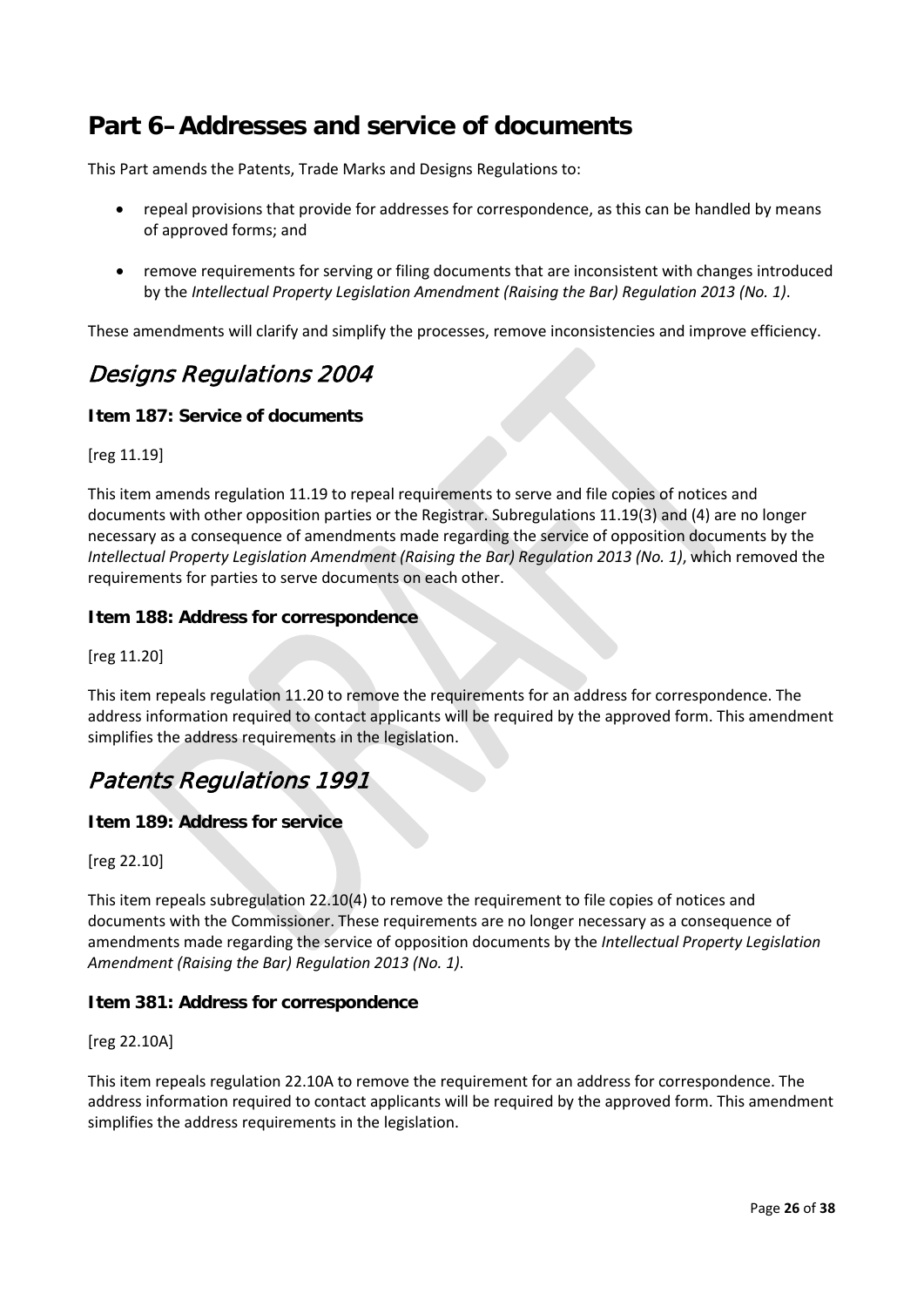## Trade Marks Regulations 1995

#### **Item 191: Service of documents**

[reg 8.4]

This item amends subregulation 8.4(3) to establish that it is the responsibility of the Registrar to give a copy of the opposition notice to the registered owner of the trade mark. This is consistent with the changes made regarding service of documents by the *Intellectual Property Legislation Amendment (Raising the Bar) Regulation 2013 (No. 1)*.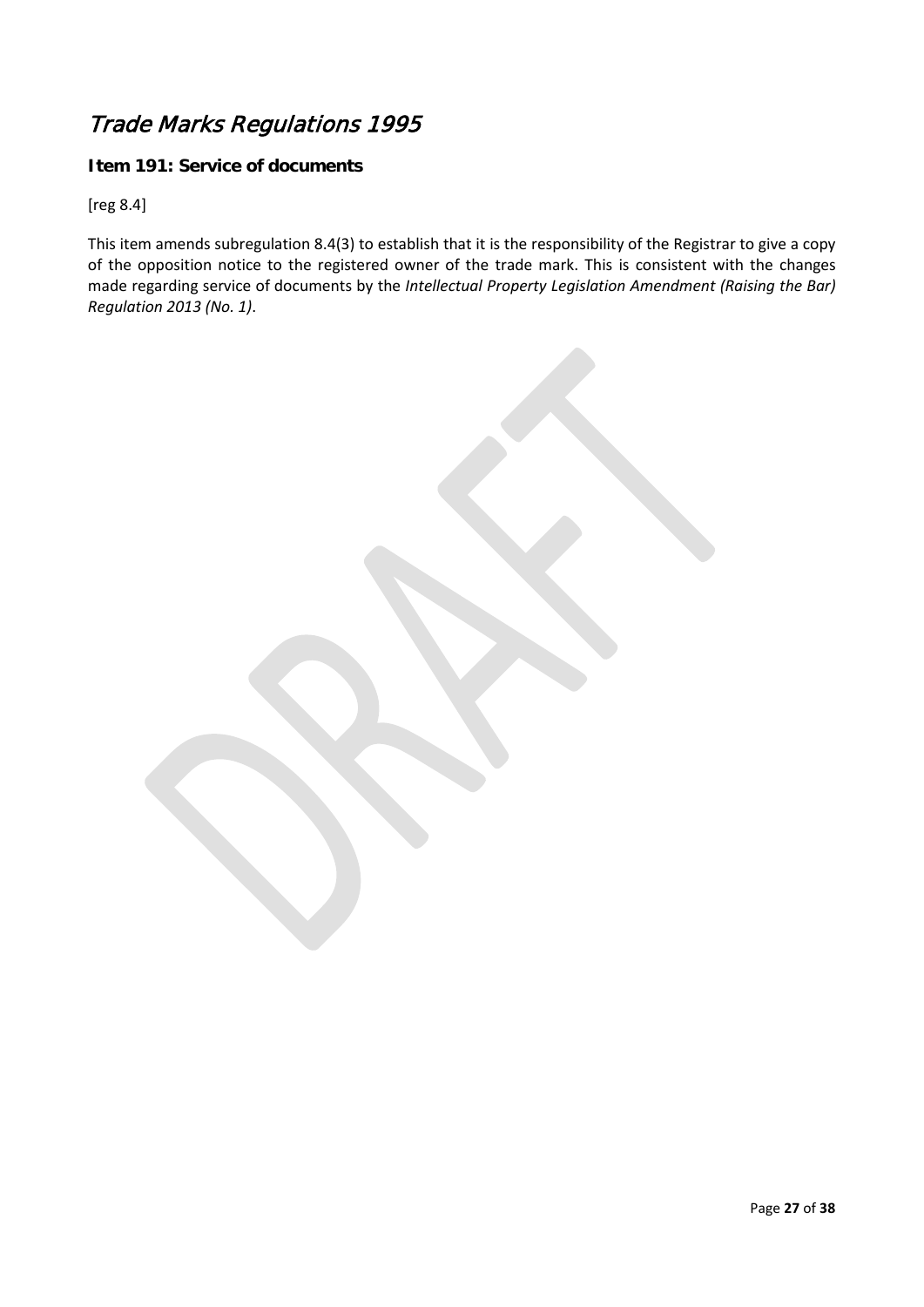# <span id="page-27-0"></span>**Part 7–Requirements for patent documents**

This Part amends the Patents Regulations to:

- move existing formality requirements for patent documents from the Patents Regulations into the Patents Act and to provide the Commissioner with a new instrument-making power for determining further formality requirements; and
- enable patent specifications to use graphics and/or photographs to describe inventions.

The amendments allow applicants to use colour drawings at a future date to enable applicants to better describe their inventions and will ensure the legislation aligns with Australia's international obligations.

### Patent Regulations 1991

#### **Item 192: Provisional application—direction to meet formalities requirements**

[reg 3.2]

The Amendment Bill has consolidated all requirements for patent applications and specifications in section 29 of the Patents Act. It also enables the Commissioner to prescribe the formalities requirements for a patent request in relation to complete applications and specifications in a (non-legislative) instrument made under new section 229 of the Patents Act, rather than being set out in Schedule 3 to the Patents Regulations.

As a consequence, regulation 3.2 has been amended by this item to remove requirements for provisional specifications, which are now covered by the reference to subsection 29(4) of the Patents Act. It also renames the regulation to reflect its changed purpose.

#### **Items 193 to 196: Complete application for standard patent—direction to meet formalities requirements**

[reg 3.2A]

These items amend regulation 3.2A in light of the repeal of Schedule 3 to the Patents Regulations, consolidation of all requirements for patent applications and specifications in section 29 of the Patents Act and the introduction of section 229 to the Patents Act by the Amendment Bill.

Item 193 substitutes a new heading to reflect the changed purpose of regulation 3.2A. Item 194 replaces subregulations 3.2A(1) to (3) with new subregulations 3.2A(1) and (2). This removes the formalities requirements, which are now provided for in new subsections 29(4A) and (4B) of the Patents Act, and introduces references to the requirements of those new subsections.

Items 195 and 196 make consequential changes to references in regulation 3.2A due to the repeal of subregulation 3.2A(3).

Subclauses 11(1) to 11(18) in Schedule 3 to the Patent Regulations currently set out the formal requirements for drawings in patent specifications. One of these requirements is that the drawings are to be in black and white rather than colour. Colour drawings and photographs are better able to convey information in certain situations and the cost and reliability of colour imaging has improved. Recognising this, the International Patent Cooperation Union (PCT Union) intends to amend the Regulations under the Patent Cooperation Treaty (PCT Regulations) to allow colour drawings to be filed in international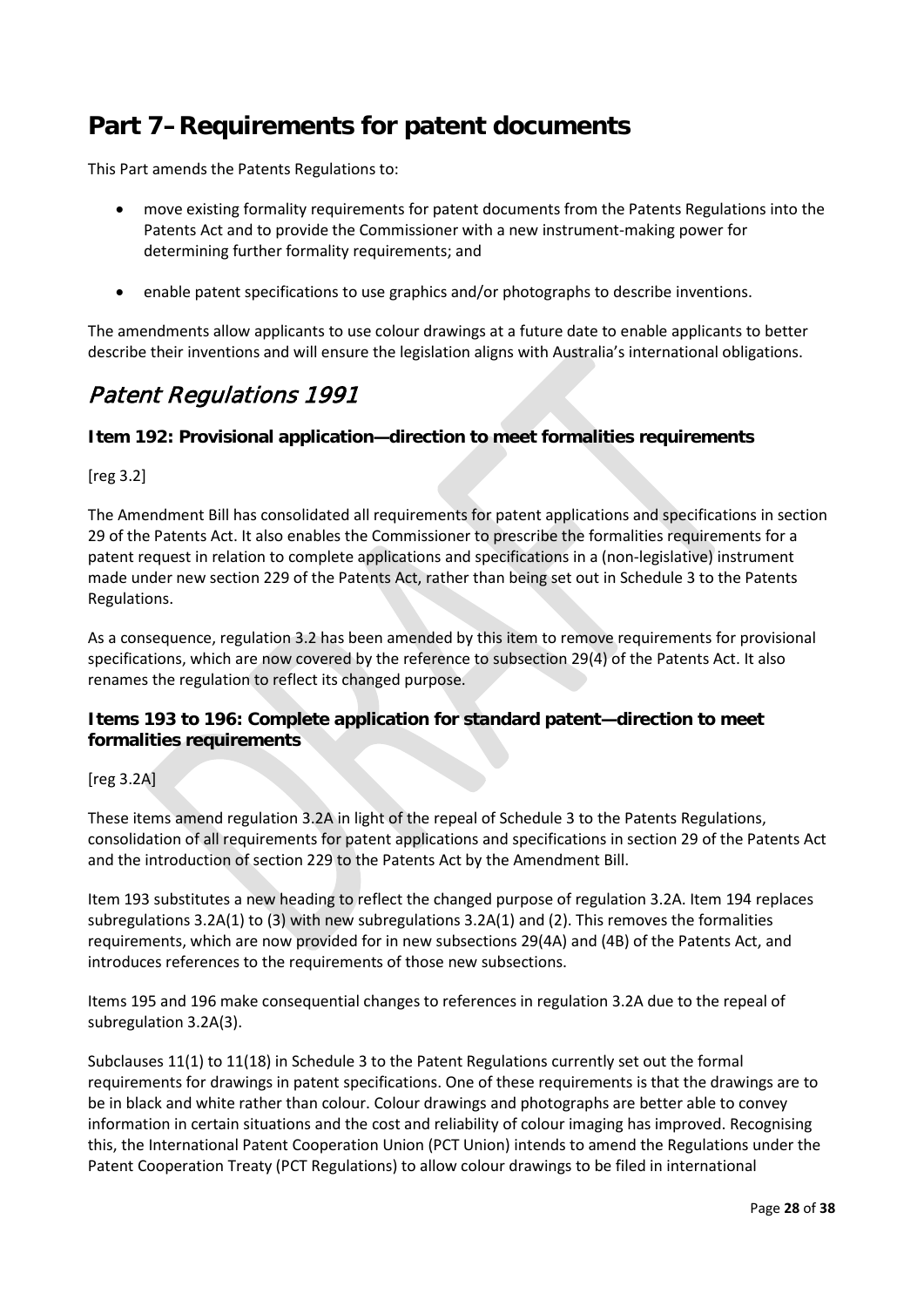applications. It is not certain when the PCT Regulations will be changed and what the exact requirements will be. The amended regulations will provide greater flexibility to allow for colour drawings at a future date, in a manner consistent with Australia's international obligations.

#### **Item 197: Specifications—formalities check for innovation patents**

[reg 3.2B]

Regulation 3.2B concerns the formalities requirements for innovation patents. As a consequence of the consolidation of the formalities requirements in section 29 of the Patents Act by the amendments in Schedule 2 to the Amendment Bill, item 197 replaces two paragraphs of subregulation 3.2B(1) to remove requirements from the regulation and instead reference new subsections 29(4A) and 29(4B) of the Patents Act.

#### **Items 198 to 201: Specifications—formalities check for PCT applications**

[reg 3.2C]

These items amend regulation 3.2C regarding the requirements for PCT patent documents, as a consequence of the changes to the formality requirements in the Patents Act.

Item 198 clarifies the wording of subregulation 3.2C(1) without changing its effect. Item 199 amends subregulation 3.2C(3) to provide that the PCT application must comply with the formalities requirements set out in an instrument under new section 229 instead of in Schedule 3 to the Patents Regulations. Items 200 and 201 amend subregulation 3.2C(4) to clarify the wording without changing its effect.

#### **Items 202 to 206: Consequential amendments**

[regs 3.3, 3.5, 3.5AC]

These items amend regulations 3.3, 3.5 and 3.5AC, following changes made to the Patents Act by Part 7 of Schedule 2 to the Amendment Bill to allow specifications to include graphics and photographs.

#### **Items 207 and 208: PCT applications—prescribed requirements**

[reg 3.5AD]

The Amendment Bill has consolidated all requirements for patent applications and specifications in section 29 of the Patents Act. The requirements for complete applications and specifications—formerly at section 29(4)—will now be set out in new subsections 29(4A) and (4B).

Regulation 3.5AD sets out the relevant prescribed requirements for PCT applications. Item 207 amends paragraph 3.5AD(a) to delete a reference to subsection 29(4) and replace it with references to new subsections 29(4A) and (4B). Item208 removes paragraphs (c) and (d) in regulation 3.5AD. The requirements formerly set out in those paragraphs are now covered in new subsections 29(4A) and (4B) of the Patents Act.

This amendment ensures that PCT applications that enter the national phase in Australia will be required to meet the same formality requirements as non-PCT applications.

#### **Item 209: Report of Commissioner—examination**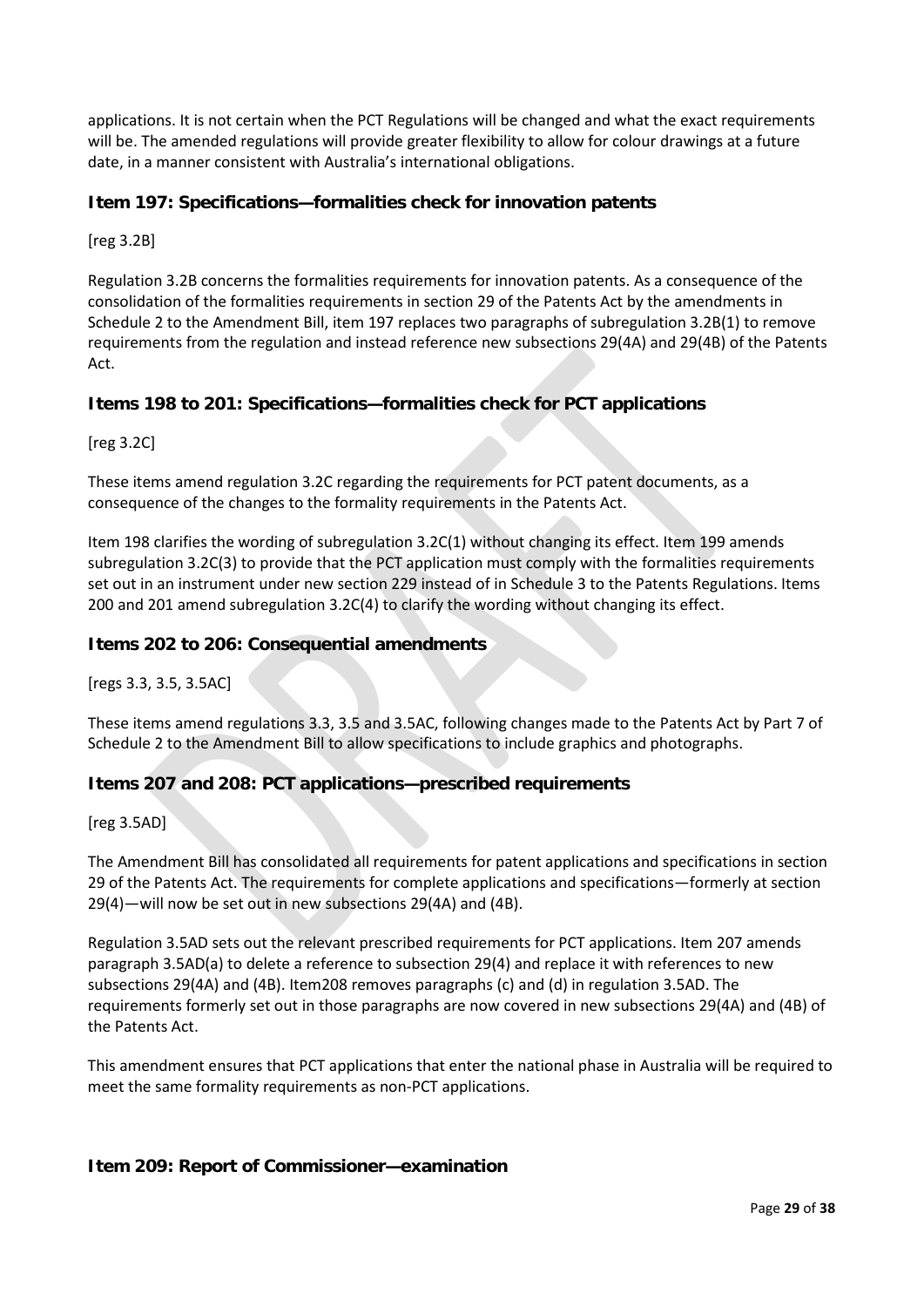#### [reg 3.18]

This item amends regulation 3.18 as a consequence of changes made to subregulation 3.2C(3) by item 199. Regulation 3.18 prescribes those matters that the Commissioner must address in a patent report, in addition to those listed in subsection 45(1) of the Patents Act. This item amends paragraph 3.18(2)(f) to prescribe that the Commissioner must report on whether, to the best of his or her knowledge, the requirements of subregulations 3.2C(2) and (3) have been met in respect of a PCT application.

#### **Item 210: Notice that specification is open to public inspection**

[reg 4.2]

This item amends paragraph  $4.2(2)(c)$  to omit the reference to subregulation 3.2A(2) and substitute it with new subregulation 3.2A(1), as a consequence of changes made by item 194.

#### **Item 211: Form of amendments**

[reg 10.1]

This item repeals subregulation 10.1(2) to remove the requirement for an applicant or patentee to file two copies of documents (or parts of documents) in instances where amendments have been requested by means of substituting a document or part of a document.

#### **Item 212: Form of amendments**

[reg 10.2]

This item repeals paragraph 10.2(1)(a) to remove the reference to compliance with Schedule 3 to the Patents Regulations and replaces it with a reference to the formalities requirements as determined in an instrument made under new section 229 of the Patents Act.

#### **Item 213: Documents other than specifications and abstracts**

[reg 22.16]

This item removes the reference in subregulation 22.16(2) to a document not substantially complying with Schedule 3 to the Patents Regulations, and replaces this with a reference to the formalities requirements as determined in an instrument under new section 229 of the Patents Act.

#### **Item 214: Schedule 3—Formal requirements for documents to be filed**

[sch 3]

This item repeals Schedule 3 to the Patents Regulations, in line with the changes to the Patents Act that move patent formality requirement provisions from the Patents Regulations to the Patents Act.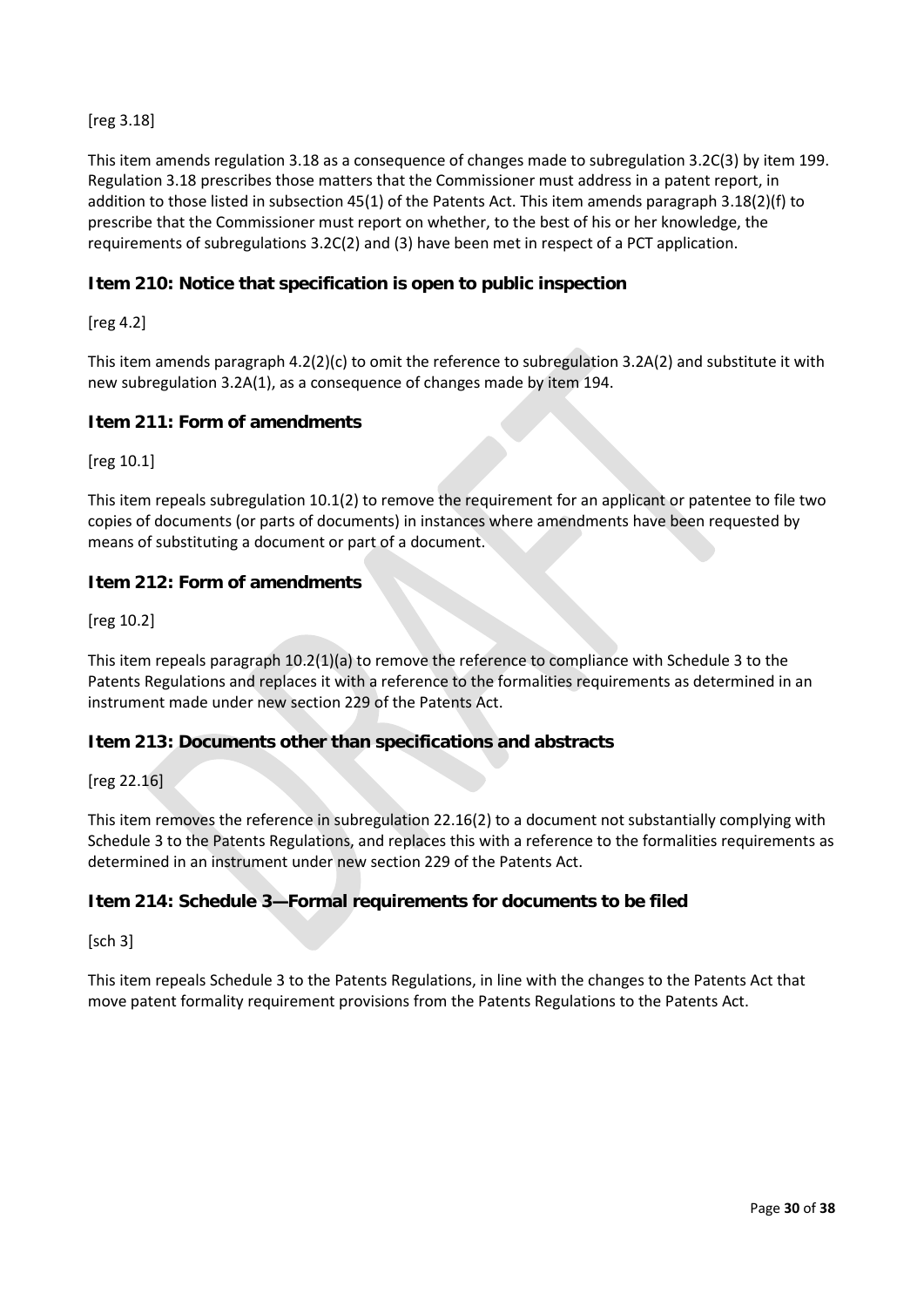# <span id="page-30-0"></span>**Part 8—Acceptance of trade mark applications**

This Part amends the Trade Marks Regulations to allow applicants that are granted an extension of time for acceptance of a trade mark to also submit a request for deferral during that extended period.

#### **Items 215 and 216: Time period for requesting deferment of acceptance**

[regs 4.13 and 17A.21]

These items amend paragraphs 4.13(1)(a) and 17A.21(1)(a) so if an applicant is granted an extension of time for the acceptance of a trade mark, the applicant will also be able to submit a request for deferral during that extended period.

This is not presently possible, as paragraphs 4.13(1)(a) and 17A.21(1)(a) limit requests for deferral to the period prescribed in subregulations 4.12(1) and 17A.20(1), respectively.

As a result, requests for deferment may become due before the end of the acceptance period. This can cause confusion for applicants and third parties, as the status of a deferment application can become unclear. It can also result in additional administrative costs, as applicants may file speculative requests for deferment without knowing whether their extension of time under section 224 of the Trade Marks Act will be accepted, or may have to file two requests under section 224 (one to extend the time for acceptance, and another to extend the time to request deferment).

These items address this problem by aligning the period in which deferment must be requested with the acceptance period, whether or not the acceptance period has been extended under regulation 4.12 or 17A.20 or section 224 of the Trade Marks Act.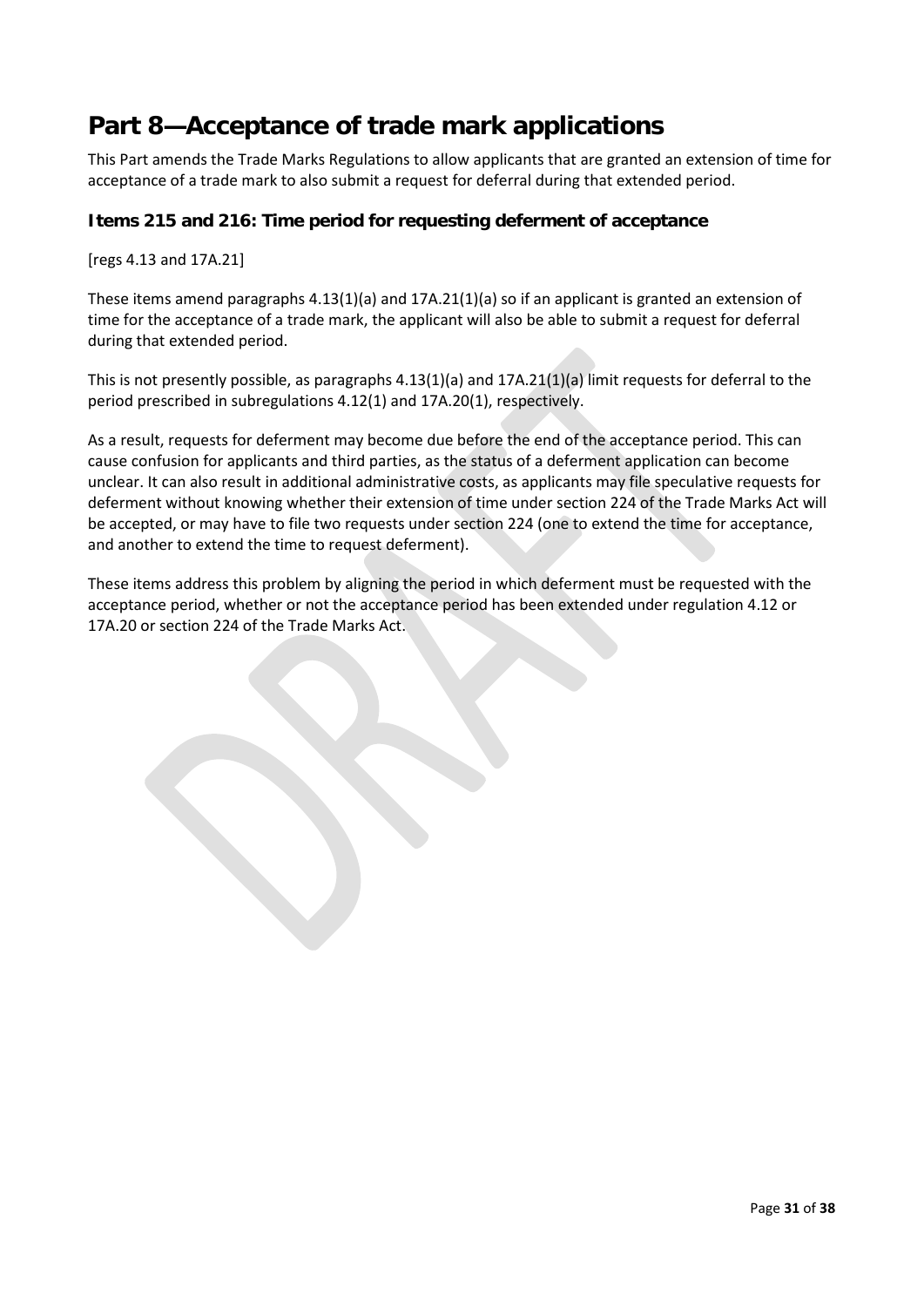# <span id="page-31-0"></span>**Part 9—Copies of design representations**

This Part amends the Designs Regulations to replace the outdated requirement to file five copies of each design in an application because design applications are now filed electronically or scanned upon receipt.

### Designs Regulations 2004

#### **Items 217 and 218: Multiple copies of design representations**

[regs 4.04, 4.05]

These items amend paragraphs 4.04(1)(f) and 4.05(1)(f) of the Designs Regulations to require at least one of each representation of the design be included in a design application, as opposed to five.

When filing a design application for registration an application must undergo formalities check, the requirements for which are set out in regulations 4.04 and 4.05. One of the requirements of the formalities check is that a design application includes five copies of each representation.

This requirement was useful when applications were filed on paper and quality of representations was lost through reproduction. However, design applications are now filed electronically or scanned upon receipt, and as such, multiple copies of representations are no longer necessary.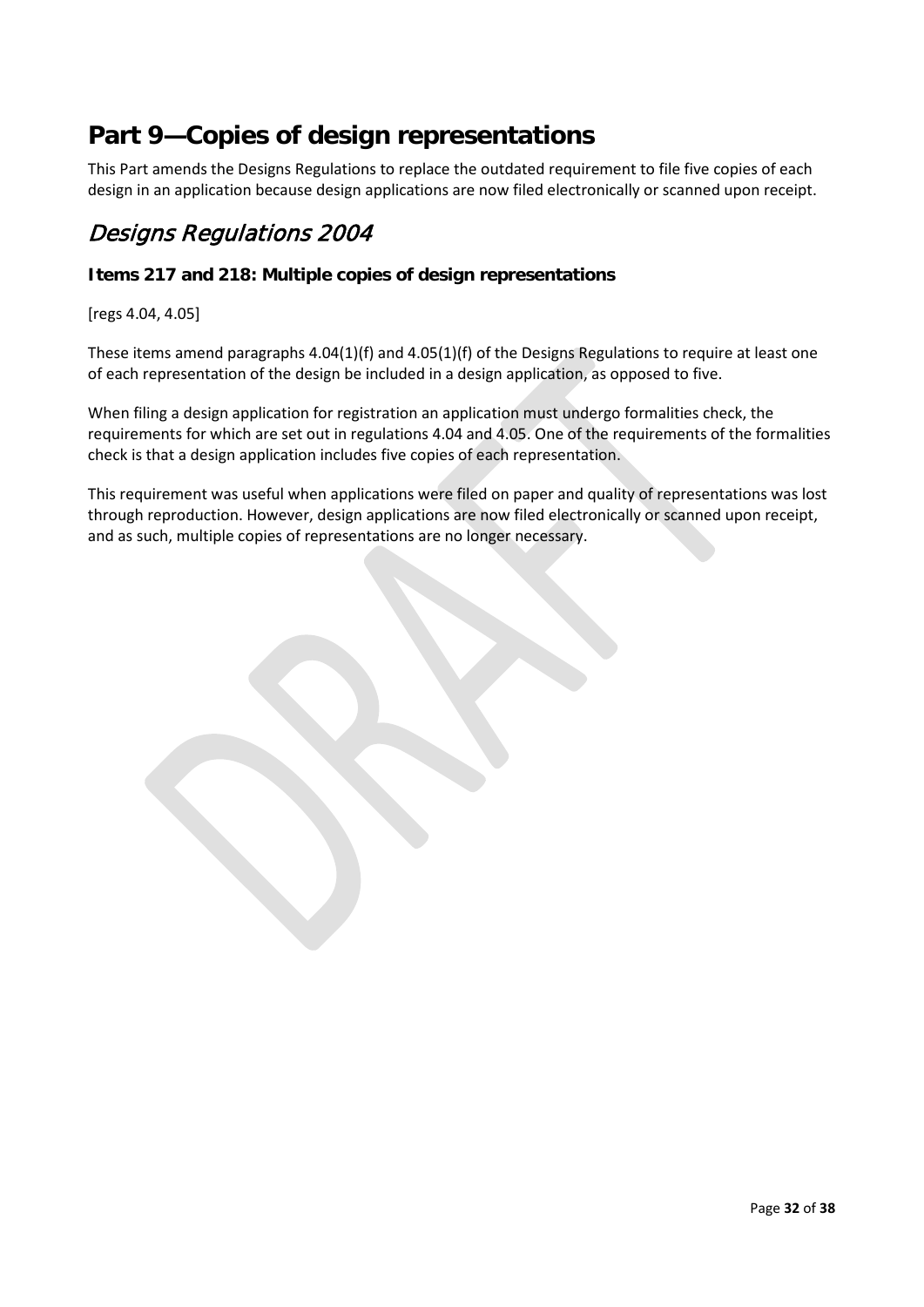# <span id="page-32-0"></span>**Part 10—Amendment of registered trade mark due to inconsistency with international agreements**

This Part amends the Trade Marks Regulations to:

- reinstate procedures for conducting an opposition to amendments made to a registered trade mark to overcome an inconsistency with international agreements; and
- include a small number of references that were inadvertently missed in the *Intellectual Property Legislation Amendment (Raising the Bar) Regulation 2013 (No. 1)* relating to trade mark oppositions.

## Trade Marks Regulations 1995

#### **Item 219: Amendment due to inconsistency with international agreements – opposition proceedings**

[regs 8.5, 8.6, 8.7, 8.8]

Under section 83A of the Trade Marks Act, the owners of registered trade marks may request amendments to their trade marks on a number of specified grounds. One of the grounds for requesting an amendment is in circumstances where using the trade mark would be inconsistent with an obligation of Australia under an international agreement. Where Australia agrees to new international obligations, the owners of previously registered marks that would be affected by the new obligations can request amendments to remove the inconsistency.

The Trade Marks Act allows other persons to oppose amendments on certain grounds. Subsection 83A(4) of the Trade Marks Act enables any person to oppose the granting of an amendment of a registered trade mark due to inconsistency with international agreements, on the ground that the resulting trade mark would be too similar to a trade mark registered being used by the person for the same type of goods or services.

Regulation 8.5 of the Trade Marks Regulations is intended to set out the process for this type of opposition. However, due to a drafting error in the *Intellectual Property Legislation Amendment (Raising the Bar) Regulation 2013 (No. 1)*, regulation 8.5 still refers to regulations 5.7 to 5.17 which were amended so that they only apply to ordinary trade mark oppositions.

This item repeals regulation 8.5 and substitutes it with new regulations 8.5, 8.6 and 8.7.

New regulation 8.5 provides that the Registrar may decide the opposition procedures and give directions to the registered owner who made the request for amendment, and the opponent.

New regulation 8.6 provides the procedures for conducting a hearing of the opposition under subsection 83A(4) of the Trade Marks Act, which are similar to those of regulation 6.9. Subregulation 8.6(1) provides that the Registrar must hold a hearing on request in writing by either the registered owner or an opponent. Subregulation 8.6(2) provides that, at the Registrar's discretion, the hearing may be oral or by written submissions. Subregulations 8.6(3) to (5) set out requirements for the Registrar and the relevant parties for an oral hearing, and the consequences of failing to meet the requirements. Subregulation 8.6(6) provides that regulations 21.15 and 21.16, which relate to general hearing procedures, do not apply to oppositions under subsection 83A(4) of the Trade Marks Act.

New regulation 8.7 provides that the Registrar may give a direction in relation to an opposition under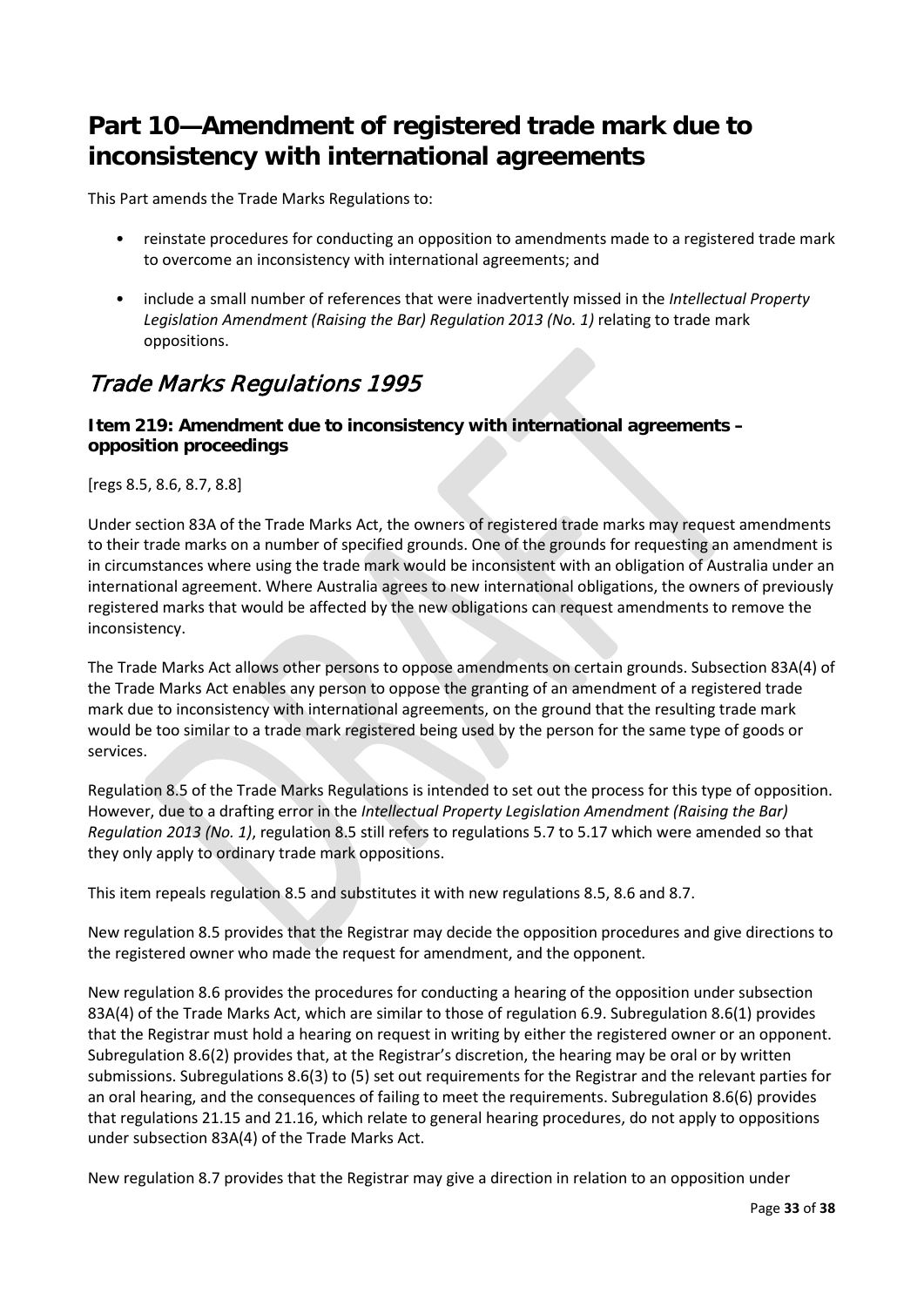subsection 83A(4) of the Trade Marks Act. Subregulation 8.7(1) provides that the Registrar may give a direction on his or her own initiative, or when requested in writing by either the registered owner or an opponent.

Subregulations 8.7(2) to (4) set out the requirements that the Registrar must comply with if he or she gives a direction, these include: giving the relevant parties an opportunity to make representations about the direction; requiring that the direction must be consistent with the Trade Marks Act or Trade Marks Regulations; and notifying relevant parties of the direction as soon as practicable. These provisions are very similar to those of existing regulations 5.19, 6.10, 9.21, 17A.34Q, 17A.48W and 21.20F relating to other types of oppositions.

New regulation 8.8 provides that the Registrar must notify the relevant parties where an opposition under section 222 of the Trade Marks Act is dismissed or discontinued because security for the costs of the proceeding is not given by an opponent who neither resides nor carries on business in Australia.

#### **Item 220: Conduct of proceedings**

[reg 21.14]

This item amends the note in regulation 21.14 to list all the provisions that govern the Registrar's power to direct parties for the different types of oppositions.

#### **Item 221: Award of costs**

[sch 8, Part 1, items 5 and 6]

This item amends Part 1 of Schedule 8 to the Trade Marks Regulations to provide that costs could be awarded for the time spent preparing and perusing notices of opposition filed under subregulation 8.4(1). This reference was inadvertently not included in the *Intellectual Property Legislation Amendment (Raising the Bar) Regulation 2013 (No. 1)*.

#### **Item 222: Fees for filing notices of opposition**

[sch 9, item 8]

This item includes a reference to section 83A of the Trade Marks Act in Schedule 9 to the Trade Marks Regulations to provide that there is a fee for filing a notice of opposition under section 83A. This was inadvertently not included in the *Intellectual Property Legislation Amendment (Raising the Bar) Regulation 2013 (No. 1)*.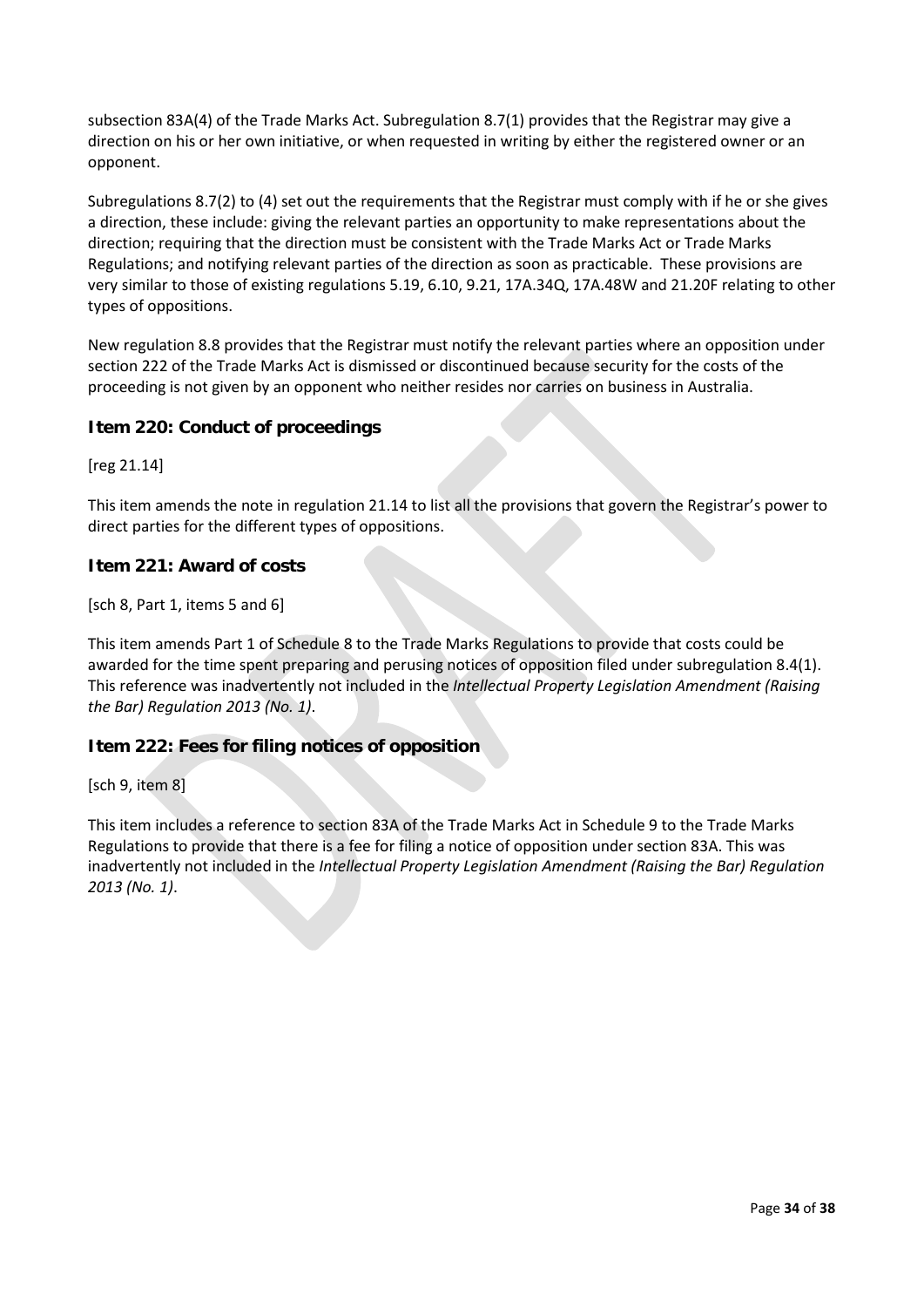# <span id="page-34-0"></span>**Part 11—Secretary's role in the Plant Breeder's Rights Regulations**

This Part amends the Plant Breeder's Rights Regulations to transfer the powers, functions and obligations of the Secretary of the Department of Industry, Innovation and Science to the Registrar to reflect existing practice.

## Plant Breeder's Rights Regulations 1994

#### **Items 223 to 229: Transfer of Secretary's powers and obligations to the Registrar**

[regs 3A, 3D, 5]

These items amend regulations 3A, 3D and 5 of the Plant Breeder's Rights Regulations to transfer the powers, functions and obligations of the Secretary of the Department of Industry, Innovation and Science to the Registrar.

The Amendment Bill transfers the powers, functions and obligations of the Secretary in the Plant Breeder's Rights Act to the Registrar. In practice the Secretary's powers are all delegated to the Registrar, so it is appropriate that the Registrar has such powers under the legislation. The equivalent powers, functions and obligations for the other IP rights all reside with Commissioner of Patents or the Registrars of Designs and Trade Marks.

These amendments omit and repeal references to the 'Secretary' and, where appropriate, substitute the 'Registrar' in order to transfer the Secretary's powers, functions and obligations to the Registrar.

Item 226 repeals regulation 3D in its entirety because it is no longer needed. It does not need to be replaced as regulation 3B already provides for the same matters in relation to the Registrar, namely it prescribes who the Registrar may delegate his or her functions to.

These amendments better align with the changes to the Plant Breeder's Rights Act, with the other IP rights legislation, better reflect actual practice, and improve transparency.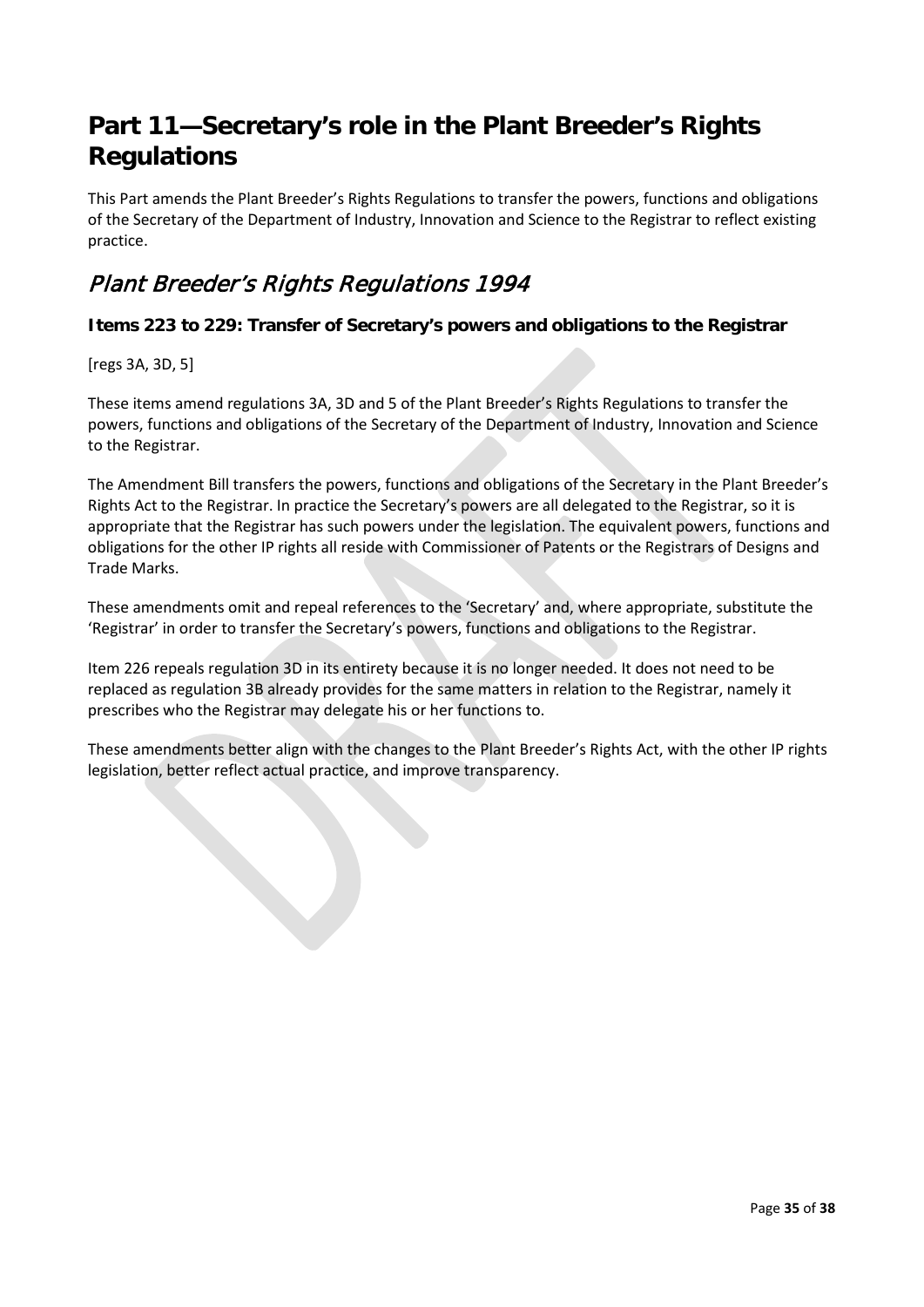# <span id="page-35-0"></span>**Part 12—Other amendments**

This Part repeals the definition of Norfolk Island in Part 13 of the Trade Marks Regulations, which relates to the importation of goods infringing Australian trade marks, as the reference is no longer correct.

### Trade Marks Regulations 1995

#### **Items 474A – Repeal of definition of Norfolk Island**

[reg 13.1A]

The repeal of the definition of Norfolk Island in regulation 13.1A was inadvertently overlooked when Schedule 3 to the Trade Marks Regulations was amended by the *Intellectual Property Legislation Amendment (Single Economic Market and Other Measures) Regulation 2016*. These amendments followed changes to the application of the *Customs Act 1901*, *Customs Regulation 2015* and *Customs (International Obligations) Regulation 2015* in Norfolk Island.

Due to the amendment of Schedule 3 the definition of Norfolk Island in 13.1A is incorrect and has been omitted by the Amendment Regulations. Customs seizure provisions relating to Norfolk Island are provided for in Schedule 3 to the Trade Marks Regulations.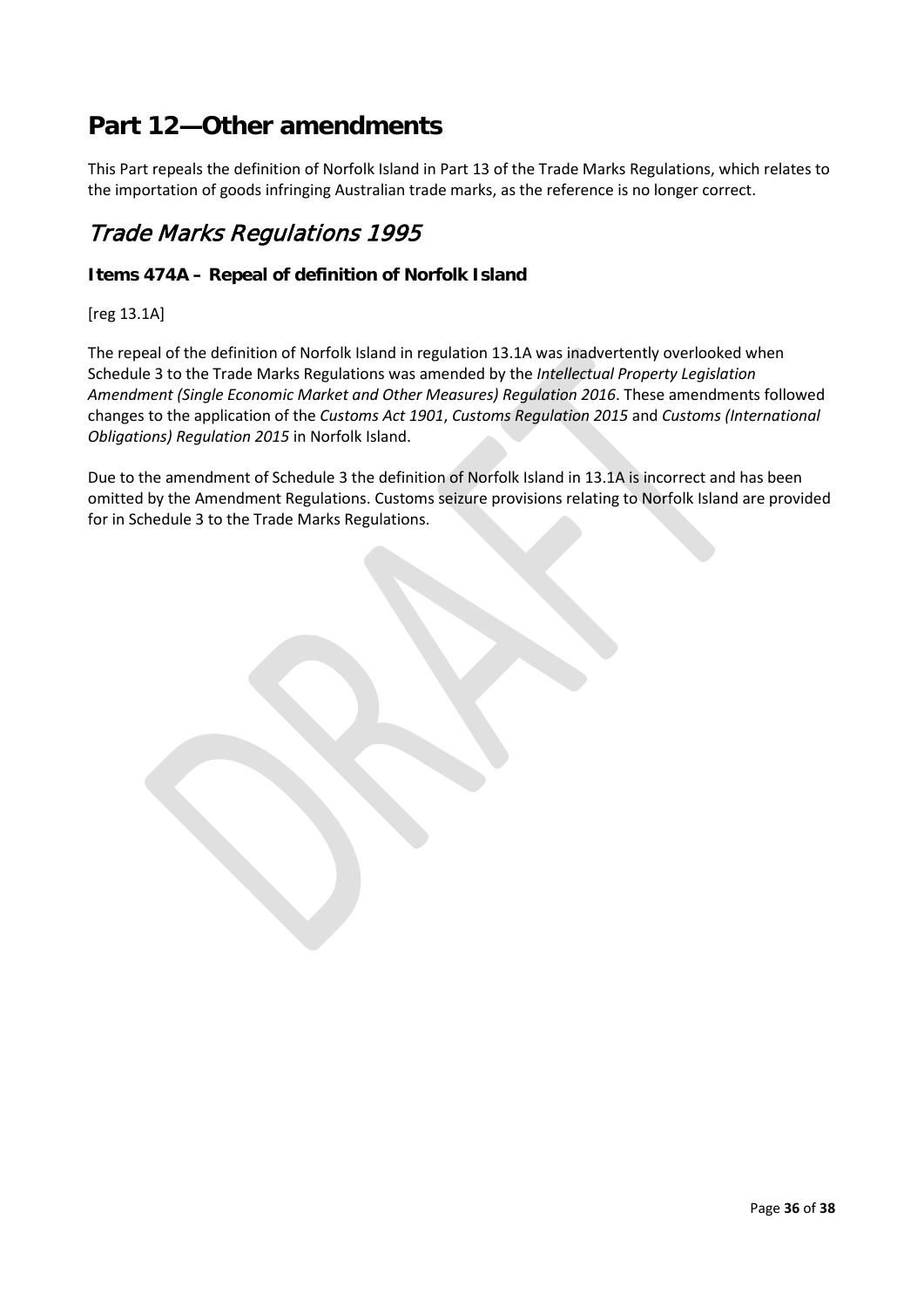# <span id="page-36-0"></span>**Part 13–Application, transitional and saving provisions**

This Part amends the Regulations to:

- set out how the amendments in Schedule 2 to the Amendment Regulations will apply in certain circumstances; and
- save the operation of any repealed provisions, as necessary.

This Part will clarify exactly how the transition from the existing legislative scheme to the new legislative scheme will occur. This will include where the amendments affect any IP applications or rights that were applied for or granted/registered under the old legislative scheme, but to which the new legislative scheme will apply after commencement.

### Designs Regulations 2004

#### **Items 231 and 232: Application, saving and transitional provisions**

[Chapter 12]

These items repeal and substitute the heading for Chapter 12 and insert a new Part 3 in Chapter 12 of the Designs Regulations, which provides for the transitional arrangements for the amendments to the Designs Regulations in Schedule 2 to the Amendment Regulations*.*

These items provide a breakdown of the transitional arrangements by clarifying the application of the amendments and providing for the saving of any repealed provisions that may be required to operate after commencement.

The transitional arrangements are included to ensure that a person who had undertaken an action, for example submitting an application or providing a notice, under the regulations that were in force directly before commencement is not unfairly disadvantaged or advantaged by the amendment. This is also applicable to parties who undertake an action after commencement. Where necessary to finalise existing applications or other actions, the operation of repealed provisions is saved.

### Patents Regulations 1991

#### **Items 233 and 234: Application, saving and transitional provisions**

[Chapter 23]

These items repeal and substitute the heading for Chapter 23 and insert a new Part 4 in Chapter 23 in the Patents Regulations, which provides for the transitional arrangements for the amendments to the Patents Regulations in Schedule 2 to the Amendment Regulation*.*

These items provide a breakdown of the transitional arrangements by clarifying the application of the amendments and providing for the saving of any repealed provisions that may be required to operate after commencement.

The transitional arrangements are included to ensure that a person who had undertaken an action, for example submitting an application or providing a notice, under the regulations that were in force directly before commencement, is not unfairly disadvantaged or advantaged by the amendment. This is also applicable to parties who undertake an action after commencement. Where necessary to finalise existing